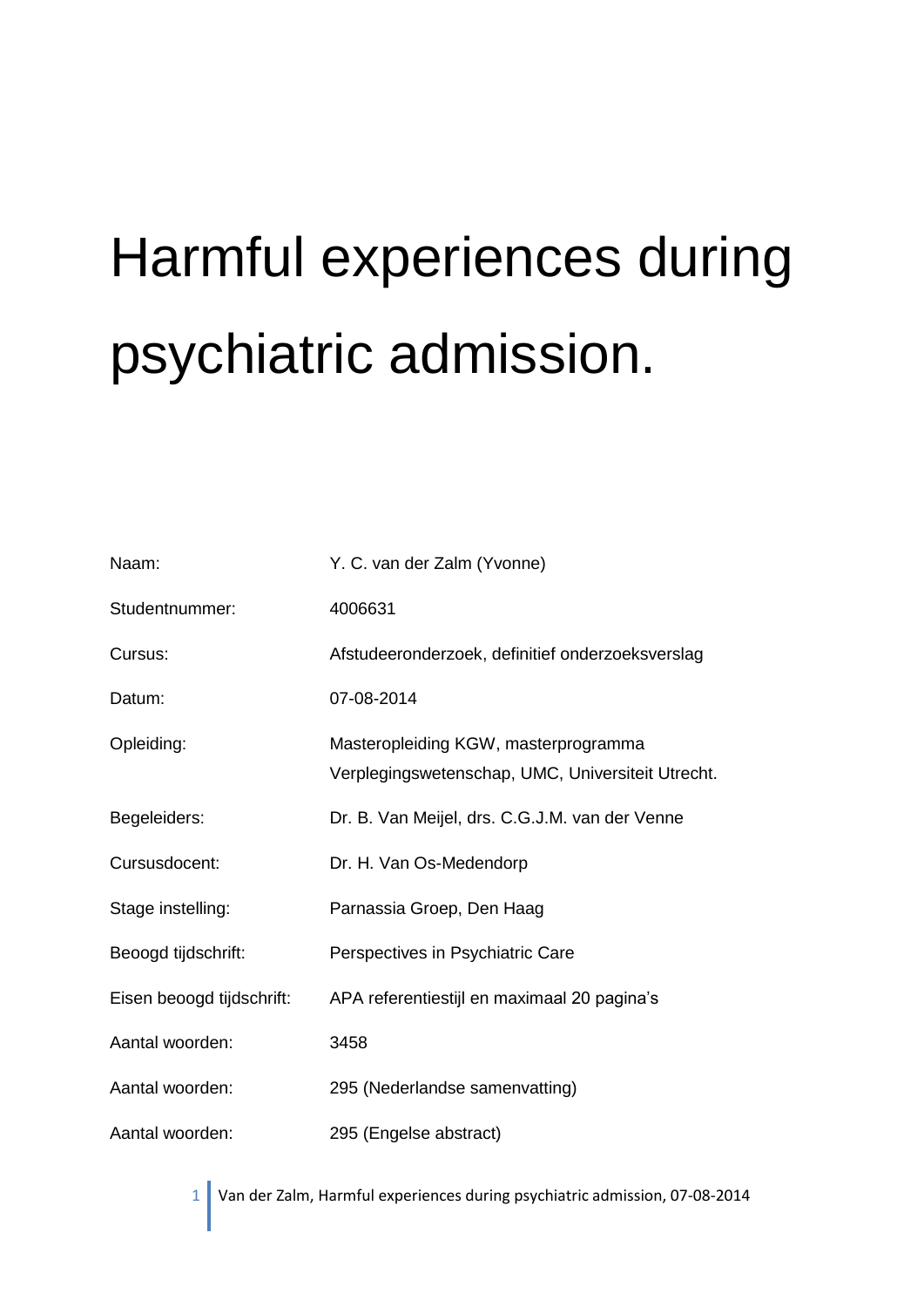#### **Background**

In all Western European counties, psychiatric care is changing. Over the last decades, institutionalized care is more and more replaced by community-centred outpatient care (Priebe et al., 2008). However, despite the reduction of beds in psychiatric hospitals, the number of involuntary admissions in most European countries is rising (Priebe et al., 2008; Schoevaerts, Bruffaerts, Mulder & Vandenberghe, 2013). In the Netherlands, in 2009, 80 of 100.000 inhabitants were involuntarily admitted, which was an increase of 25% compared to the year 2002 (Schoevaerts et al., 2013). Involuntarily admitted patients are likely to be admitted to a closed ward. A minority of patients on a closed ward are admitted voluntarily, but a third of the voluntarily admitted patients also feels pressured or persuaded to their admission, or perceives coercion during their admission (Bindman et al., 2005, Sorgaard, 2007, Katsakou et al. 2011, O'Donoghue et al., 2014). Furthermore, voluntarily admitted patients are usually subjected to the restrictions associated with a closed ward (Poulsen, 1999).

Admission to a closed psychiatric acute ward can be harmfully due to various factors. At first, coercive measures like seclusion, forced medication and restrictions on leaving the ward can cause stress and burden . In recent years, the reduction of coercion in psychiatric care has been very important in Europe (Council of Europe, 2000). In the Netherlands, the number of seclusions in the Netherlands is slightly decreasing, as is the use of forced medication. Regarding the duration of seclusions, the trend is more clearly downwards (GGZ Nederland, 2012). Research into the numbers of coercive measures in different countries is still very limited (Steinert et al., 2010) and empirical evidence on the effectiveness of coercive measures is scarce (Sailas & Fenton, 2000, Nelstrop et al., 2006). However, qualitative studies found coercive measures to have serious adverse effects, like being dehumanized or being unheard (Hoekstra, Lendemeijer & Jansen, 2004; Meehan, Vermeer & -Windsor, 2000; Moran et al., 2009, Längle et al.2003, and Newton-Howes & Mullen, 2011).

Besides coercive measures, there are other harmful experiences that may occur during psychiatric admission (Cusack, Frueh, Hiers, Suffoletta-Maierle, & Bennet, 2003, Tarrier, Khan, Cater, & Picken, 2007). Examples are being patronized by the staff (Sorgaard, 2007), being confronted with the seclusion or restraint of other patients (Iversen, Hoyer, & Sexton, 2007) and being around aggressive patients (Johansson & Lundman, 2002, Robins, Sauvageot, Cusack , Suffoletta-Maierle, & Frueh, 2005). Robins et al. (2005) described these experiences as "Sanctuary Harm". Their findings are that harmful experiences are often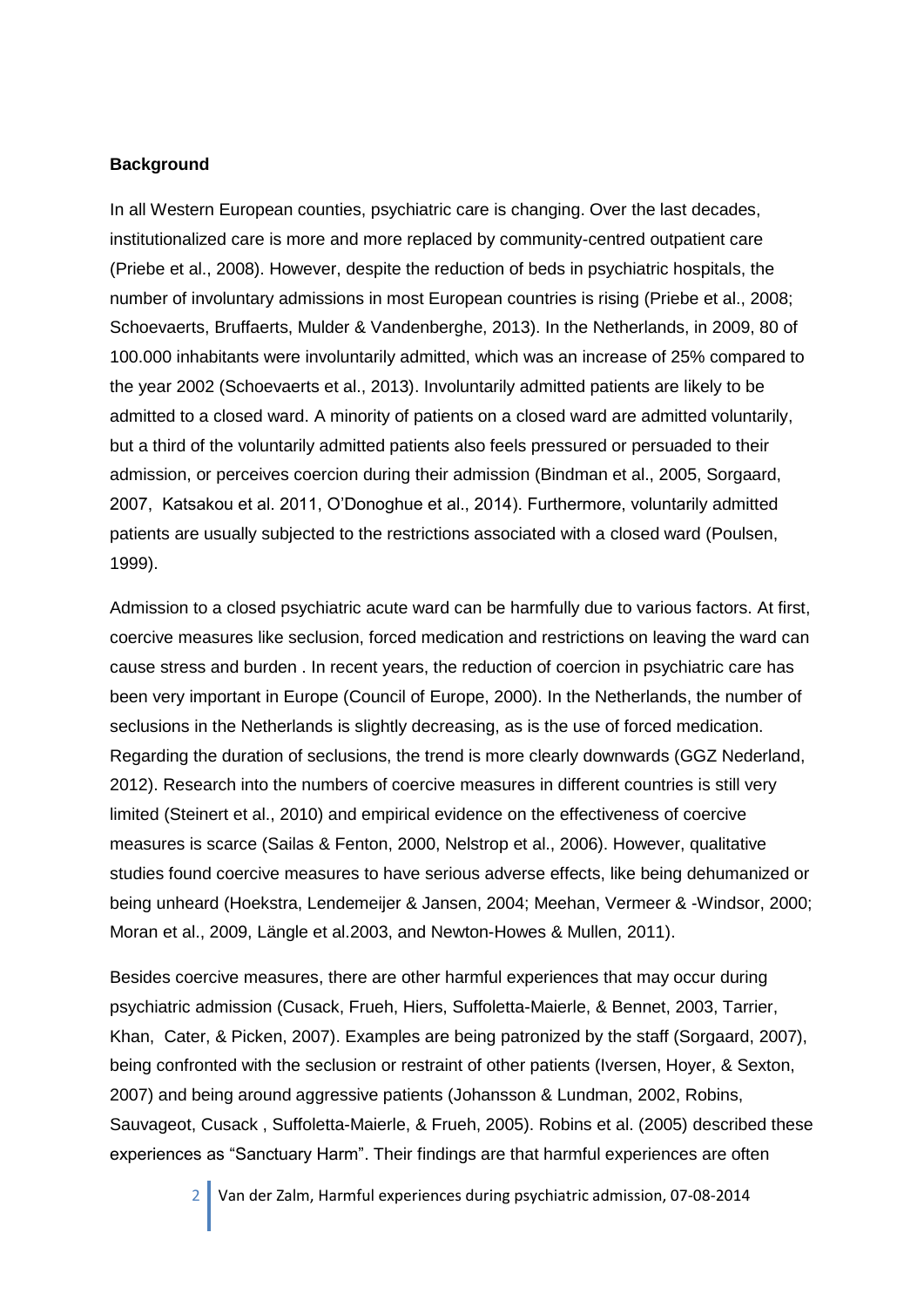overlooked in research about psychiatric treatment. Thereby, only a minority of patients reports being asked about these experiences (Cusack et al., 2003). Cusack et al. (2003) and Frueh et al. (2005) developed the Psychiatric Experiences Questionnaire to study life-time exposure to harmful experiences that may occur during psychiatric admission. Frueh et al. (2005) found a third of the patients to be physically assaulted, two thirds to have witnessed traumatic events and more than half of the patients had been around frightening or violent patients. Patients who experienced traumatic events earlier in life, reported an increased burden on traumatic events during admission according to Frueh et al.(2005). This is of particular importance because Grubaugh (2011) and Maniglio (2009) found trauma to be highly prevalent in patients with severe mental illness. Frueh et al. (2005) did not found age nor gender to be associated with reported burden. No studies regarding associations between burden and other variables were found. Bindman et al. (2005) found diagnosis to be associated with perceived coercion. In this study patients with psychotic disorders felt more coerced than other patients. Tarrier et al. (2007) found first admissions of psychotic patients to cause severe trauma, but no comparison was made between first admitted patients and patients who had been admitted earlier. This may suggest that first admissions and diagnosis are associated with experienced burden.

Overall, psychiatric treatment on a closed acute ward can be harmful and cause burden. Different studies suggest that harmful experiences during admission, will negatively influence the future functioning of psychiatric patients and their willingness to participate in future treatment (Steinert, Bergbauwer, Schmid, & Gebhardt, 2007, Cusack et al., 2003, Robins et al., 2005). In general, psychiatric nurses are the professionals who are closest to the psychiatric patients and spend most time with admitted patients. Therefore, especially nurses need knowledge about the experiences of patients on an acute ward. They need to know how harmful these experiences are and what factors are associated with the reported burden, in order to prevent harmful experiences or decrease the burden cause by harmful experiences. Besides, more positive perceptions of patients towards psychiatric care can help facilitating future treatment.

#### **Problem statement**

Admission to a closed psychiatric acute ward can cause burden. Research into harmful experiences during admission to a closed psychiatric ward and the factors associated with these burden is scarce. Different studies suggest that harmful experiences during admission, will negatively influence the future functioning of psychiatric patients and their willingness to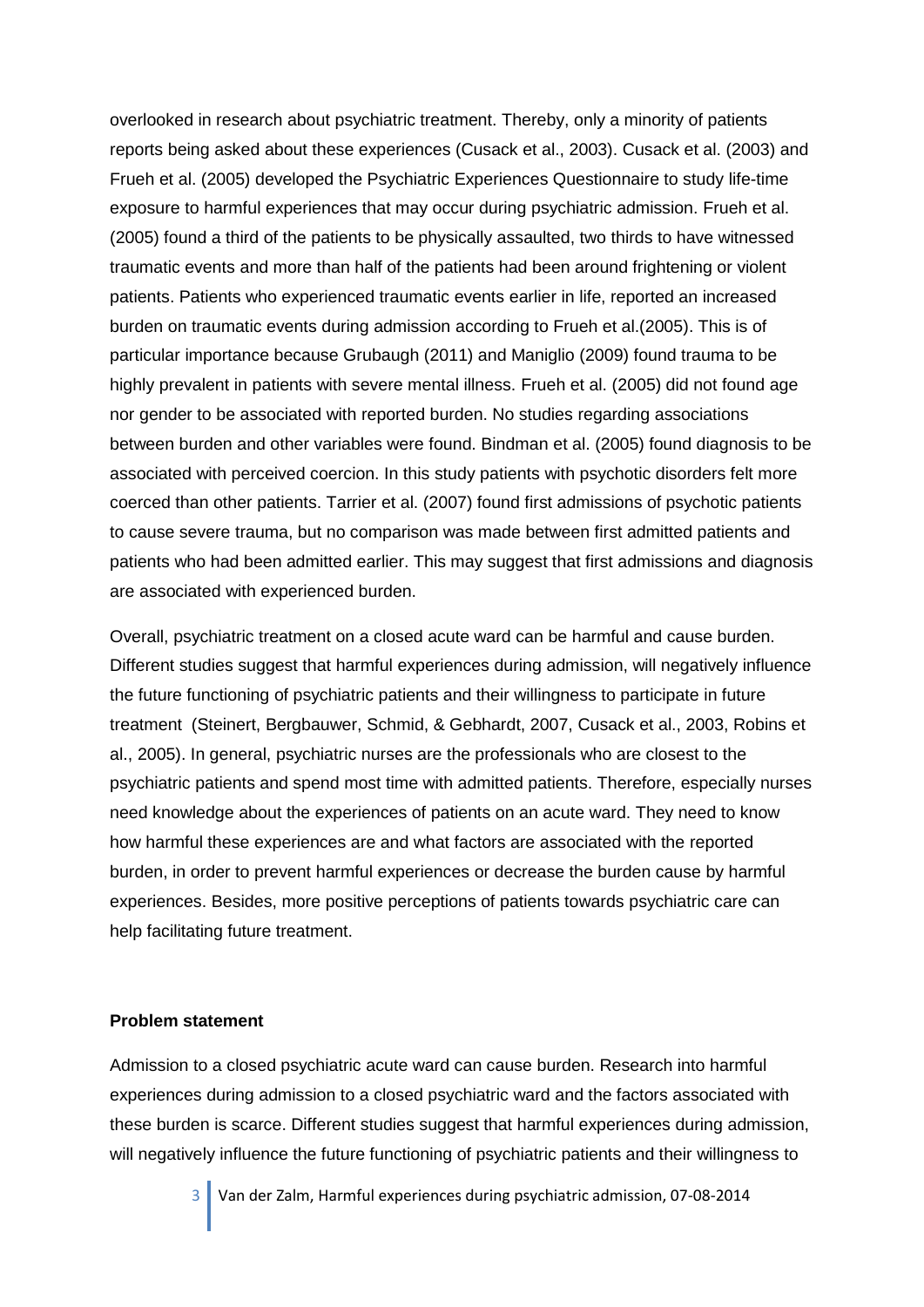participate in future treatment. Therefore, insight in the prevalence of harmful experiences and the burden they cause is needed to be able to prevent harmful experiences, to decrease the patients burden and to facilitate future treatment.

# **Aim**

The aim of this study is to explore psychiatric patients' burden, caused by harmful experiences during their admission on a closed acute ward.

# **Research question**

What is the prevalence of harmful experiences during psychiatric admission on a closed ward, how much burden do these experiences cause and what factors are associated with these burden?

# **Method**

# Design

A cross-sectional observational explorative study was conducted among patients on closed psychiatric acute wards. This design is appropriate for a descriptive study (Bouter, Dongen, & Zielhuis, 2010, p.86) and chosen because it offers the opportunity to examine the prevalence of experiences and to examine associations between experiences and confounding or intermediating factors. This study is a sub study in a larger study into the traumatic effects of coercive measures on psychiatric patients. The study was approved by a medical ethics committee and by the board of directors from the participating hospitals.

# Setting and subjects

The target population consists of all voluntarily or involuntarily admitted adult patients to a closed psychiatric acute ward. Patients with insufficient command of the Dutch language to answer the interview questions were excluded. By the objective of the larger study into the effects of coercive measures, all included patients were subjected to seclusion, forced medication or restrictions on leaving the ward. Patients were recruited from five closed acute wards from two psychiatric hospitals in the western Netherlands.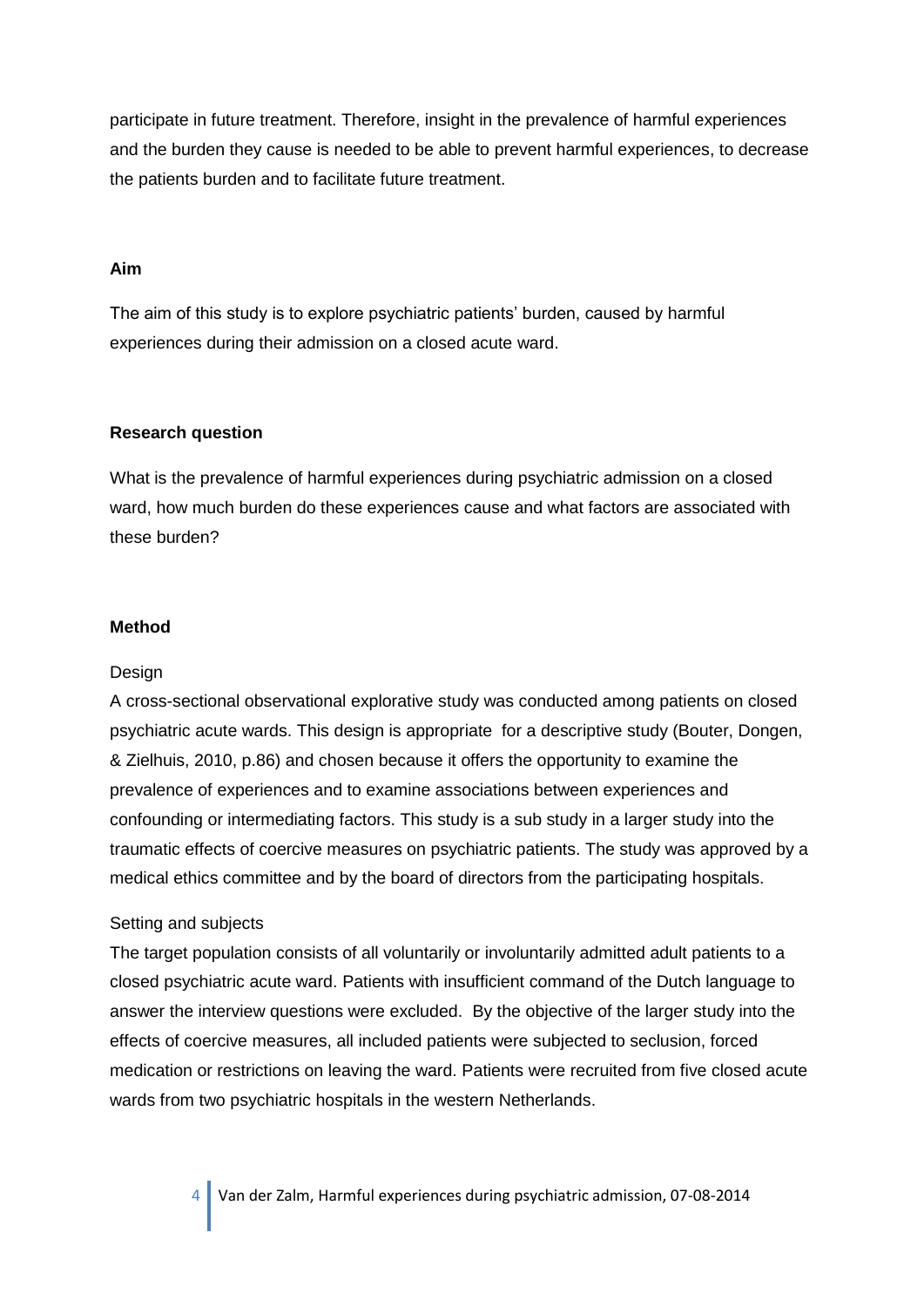#### Instruments/parameters

The outcome variables of this study of this study are the frequencies of harmful experiences on a closed acute ward and the burden these experiences cause. To examine associations between reported burden and other variables, the dependent variables are the burden on the most frequent mentioned experiences. Independent variables are the main diagnosis (psychotic disorder, yes/no, dichotomous ), previous admissions (yes/no, dichotomous) and number of traumatic events earlier in life (continuous).

The instrument used in this study to measure the frequencies of harmful experiences and the burden they cause is the Psychiatric Experiences Questionnaire (PEQ). The PEQ is a 29 item questionnaire developed by Cusack et al. (2003) and Frueh et al. (2005), designed to assess for a wide range of harmful experiences related to psychiatric admission, ranging from "being threatened with physical violence" or "being deprived of adequate food or nutrition" to "witnessing the death of another person while in the psychiatric setting". The questionnaire was developed from focus groups and preliminary tested and refined in a pilot study (Cusack et al., 2003). For each experience, the patient is asked if he experienced this item and how much burden this experience is causing on a five-point scale (1=very little, 2=little, 3=reasonable, 4=much, 5=extreme). In the Dutch version of the PEQ, one coercive measure (restrictions on leaving the ward) and three other experiences (being transported in an ambulance, witnessing self-mutilation of a fellow patient and suicide attempt by fellow patient) were added to the questionnaire, which resulted in a total of 33 experiences. No psychometric properties of the PEQ are known.

The instrument used in this study to assess for traumatic events earlier in life is the LEC-4. The LEC-4 is a 19-item questionnaire to screen for life-time exposure to potential traumatizing events. It was developed at the National Center for PTSD concurrently with the Clinician Administered PTSD Scale (CAPS) to assess exposure to potentially traumatic events (Gray, Litz, Hsu, & Lombardo, 2004). For each event, the patient is asked if he experienced it himself, witnessed it or heard of it. The LEC-4 has demonstrated adequate psychometric properties to assess for trauma exposure (Gray et al., 2004).

#### Procedures/data collection

Patients were recruited at the moment they were no longer restricted to leave the ward. All patients received information about the study, both verbally and in written. After signing informed consent, a number of general questions about patient characteristics were asked. Next, the Psychiatric Experiences Questionnaire (PEQ, appendix 1) and the Life Events Checklist (LEC, appendix 2) were administered. Data on diagnosis and earlier admissions were retrieved from the patients' records. The questions of the PEQ concerned the present admission, the questions of the LEC life-time exposure to traumatic events. Convenience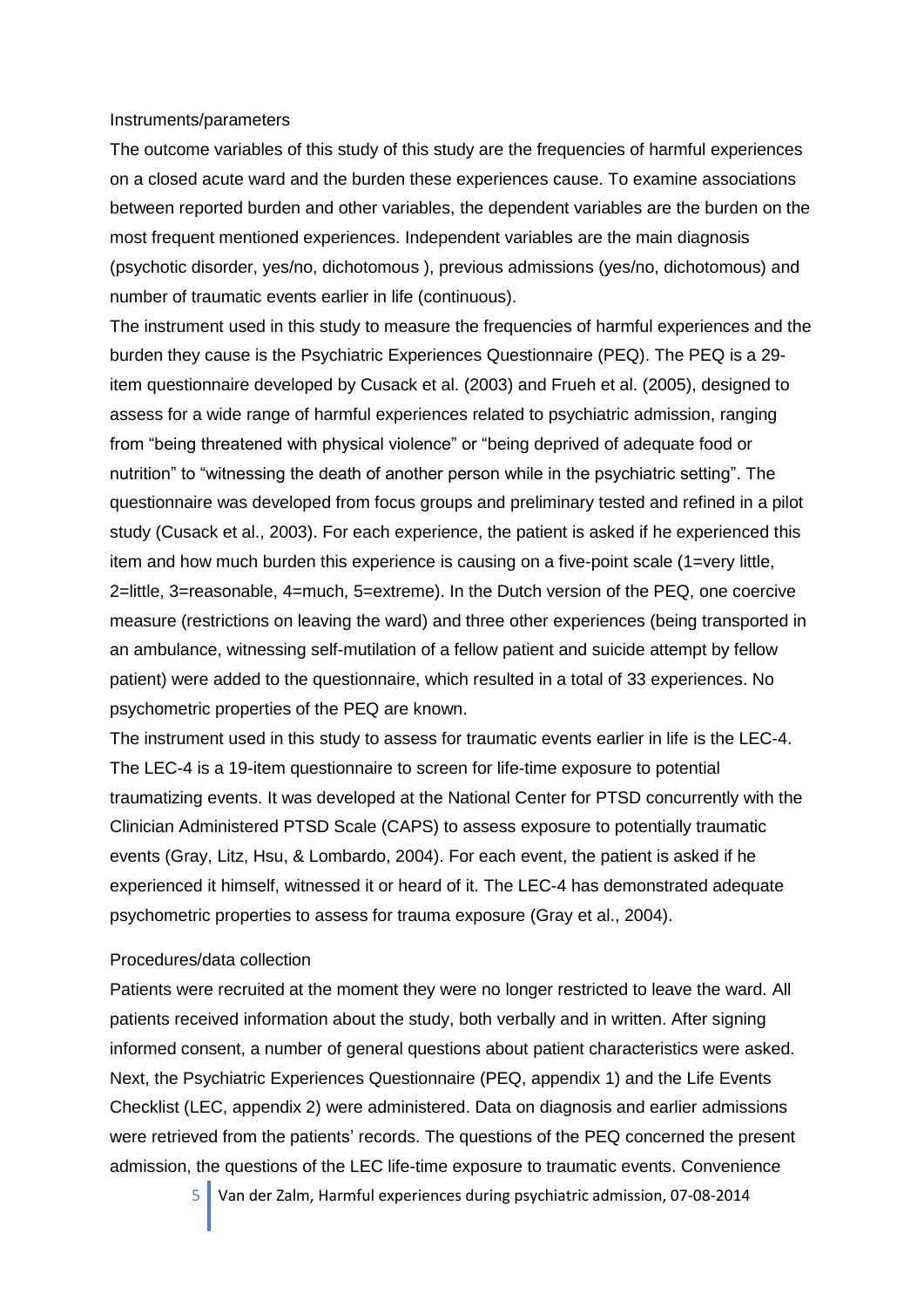sampling was used. At random moments, all eligible patients were recruited. When there were more patients eligible than the number that could be a approached that day, patients were randomly selected. For this random selection of patients we used the room numbers of the patients. On the first day we started top to bottom and vice versa the next day. The duration of the study was five months.

## Analysis and sample-size

Descriptive analyses were conducted to describe the patient characteristics, the frequencies and mean burden of experiences of the PEQ and the frequencies of events of the LEC that patients experienced themselves (or, for the item "sudden death" witnessed it). Separate multiple linear regression analyses (up to three) were conducted to examine the association between the burden on the most frequent reported experiences of the PEQ (dependent variable) and diagnosis, previous admissions and number of events on the LEC-4 (independent variables). For each analysis (with 3 variables), at least 30 patients who reported the experience were needed (Twisk, 2010, p.244). Therefore the sample-size was determined to be at least above 40. All data were analyzed using SPSS 20.0 for Windows, with an alpha level set to 0.05.

# **Results**

#### *Participants*

Initially, of the 141 eligible patients, 98 patients were randomly selected. Of these patients 26 were not present at the ward and could not be approached. From the 72 patients that were approached, 29 refused to cooperate, so 43 patients were included. The characteristics of the participants are presented in Table 1. No significant differences between participants and non-participants were found on gender and age, but diagnosis and legal status differed significantly. Patients who refused to cooperate were more often involuntarily admitted  $(p=.039)$  and suffered more often from psychotic disorders  $(p=.001)$ .

# *Exposure to psychiatric experiences and life events*

Table 2 and 3 show the frequencies and percentages on all the experiences of the PEQ and the mean burden per experience with the SD. Table 2 presents the experiences from highest to lowest frequency and Table 3 presents the experiences from highest burden to lowest burden. The percentage of the coercive measures found is: seclusion (56%), forced medication (30%) and restrictions on leaving the ward (95%). Apart from the coercive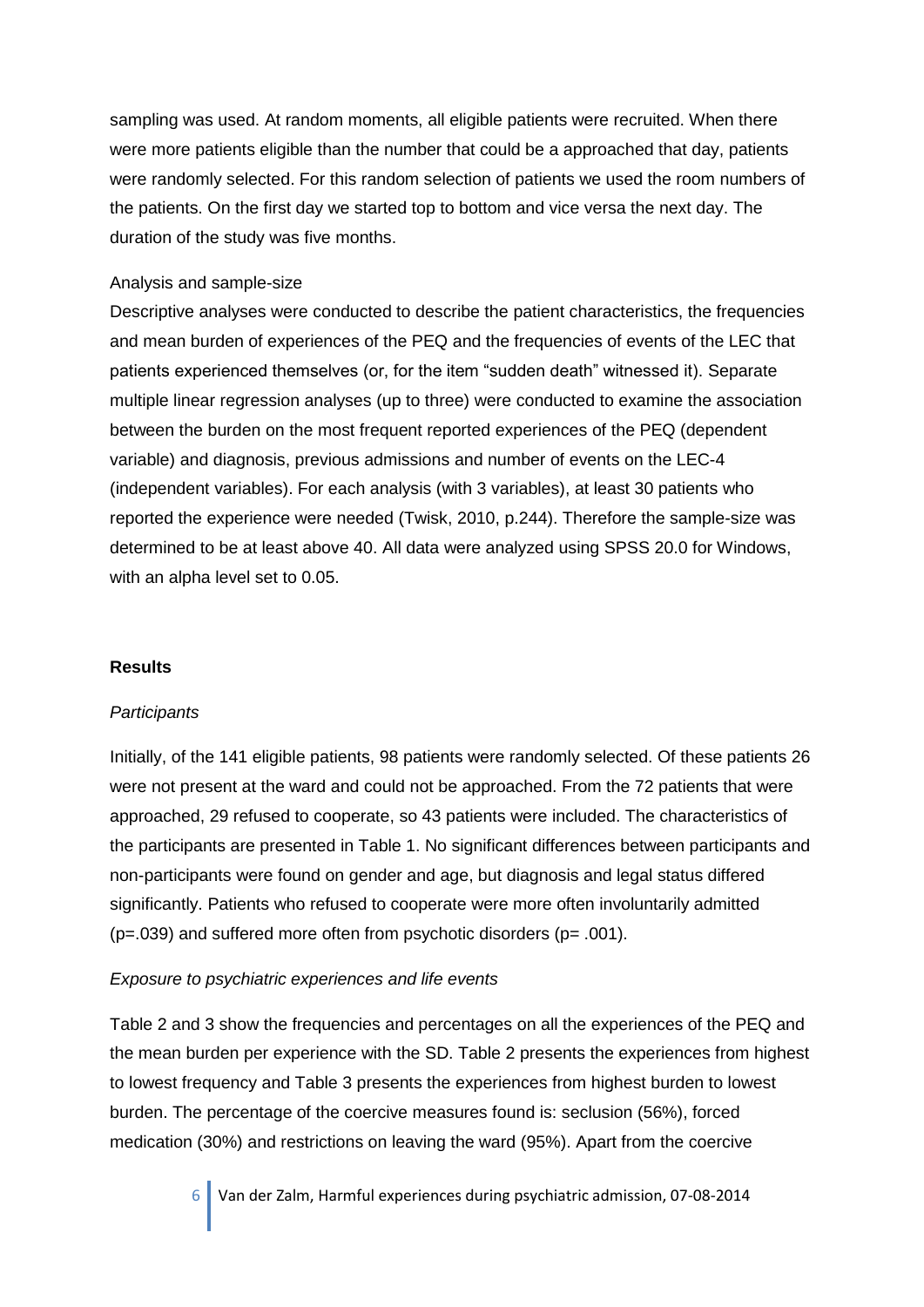measures, all patients reported at least one other harmful experience during their admission. The mean number of harmful experiences reported is 8.6 (SD=4.8 and a range from 3 to 26). The most reported harmful experiences were "being around other patients who were very violent or frightening in other way" (74%)," witnessing any form of self-mutilation of another patient" (40%),"being taken down by police or psychiatric staff" (40%), and "not having adequate privacy for bathing, dressing, or using the toilet" (40%). "Other experiences, not part of the PEQ" were reported by 63% of the participants. Examples are the communication with staff, attitude of the staff, screaming and cursing by fellow patients, and a hectic and noisy environment. The results of events the LEC are presented in Table 4. The average number of events on the LEC is 5.3 (SD 3.1), with a range from 0 to 14. Physical assault is reported most, by two thirds of the participants. Sexual assault is reported by one third of the participants.

#### *Burden caused by psychiatric experiences*

The highest reported burden found in this study was caused by "experiencing a staff member using pressure, threats, or force to engage in any type of sexual contact with you in the psychiatric setting" (5.0), "witnessing another patient being sexually assaulted by a staff member" (4.0), "being handcuffed and transported in a police car" (4.0), "experiencing staff calling you names or bullying you in some other verbal way"(3.5), witnessing the death of another person while in the psychiatric setting" (3.5), "having medication used as a threat or punishment" (3.4), "being deprived of adequate food or nutrition" (3.4), and "not having adequate privacy for bathing, dressing, or using the toilet" (3.3). The burden of "other experiences" was rated 3.5. The burden caused by coercive measures was the lowest for "being placed in seclusion" (2.4), followed by "restrictions on leaving the ward" (2.5) and the highest for "being forced to take medication against your will" (3.1).

#### *Statistical analysis*

The harmful experiences reported over 30 times were "restrictions on leaving the ward" and "being around other patients who were very violent or frightening". Both these variables were not normally distributed. Instead of an association model, non-parametric tests (Mann-Whitney tests) for each independent variable were done. The variable "number of events on the LEC" was dichotomized to perform a Mann-Whitney tests (< 6 events experienced and 6 or more, a cut-off between 5 and 6 was chosen because the mean was 5.3 and the median 5.0). No significant differences on the burden caused by "restrictions on leaving the ward" were found regarding previous admissions, diagnosis and number of events on the LEC. The burden caused by "being around other patients who were very violent or frightening" showed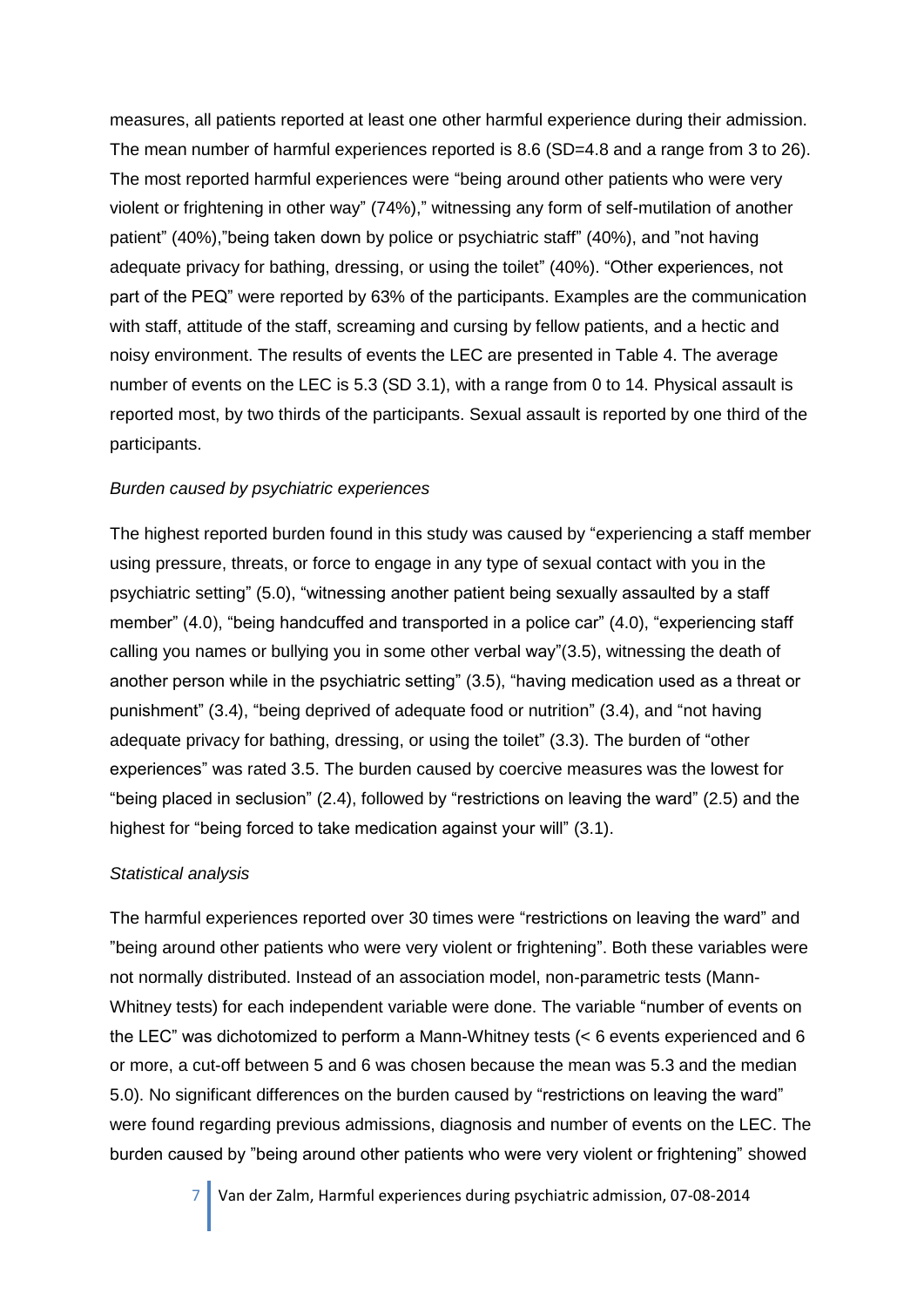no significant differences regarding diagnosis or number of events on the LEC. However, there was a significant difference between first admitted patients and patients who were earlier admitted. First admitted patients reported a mean burden of 1.71 and patients who were earlier admitted reported a mean burden of 2.95 (p=.023).

## **Discussion**

The findings of this study show that patients report high rates of harmful experiences during psychiatric admission, with a mean number of 8.6. The high number of participants who experienced coercive measures is due to the fact that participants were recruited on a closed acute ward. The experiences that were causing the highest burden and occurred more than once or twice are "being deprived of adequate food or nutrition" , "experiencing staff calling you names or bullying you in some other verbal way", "being handcuffed and transported in a police car" and "having medication used as a threat or punishment". Patients reported relatively low burden on coercive measures. In all harmful experiences, SD's and thus individual differences are large. Associations between the burden found on the two most frequent reported experiences only show a significant association between the experienced burden on "being around other patients who were very violent or frightening" and previous admissions.

A strength of this study is that it is conducted at multiple sites and patients were randomly selected. However, there are also some limitations. First, our study was limited by the small sample size, which influences the generalizability of this study. Second, the patients who refused to cooperate in this study were more often involuntarily admitted and they suffered more often from psychotic disorders. This also influences the generalizability of this study. Third, because the questionnaires were taken retrospectively, there is a risk of recall bias. At last, many patients were not sufficiently stabilized to be recruited and might have left the acute ward with restrictions on leaving the ward. These patients are more likely to have been coerced during their admission or to have been more affected by what happened to them. Our rates of exposure to coercion and experienced burden might have been underestimated.

Our findings confirm and extend the findings of Frueh et al. (2005), Cusack et al. (2003) and Ladois-Do Pilar Rei et al. (2012) that psychiatric admission is accompanied by harmful experiences that cause burden to patients. Our findings that over 70% of the patients reported to have been around aggressive patients confirms the findings of Kuosmanen, Hätönen, Malkavaara, Kylmä, & Välimäki (2007) and Stenhouse (2013) that patients do not feel safe on a ward because of the threat of other patients. Apart from the harmful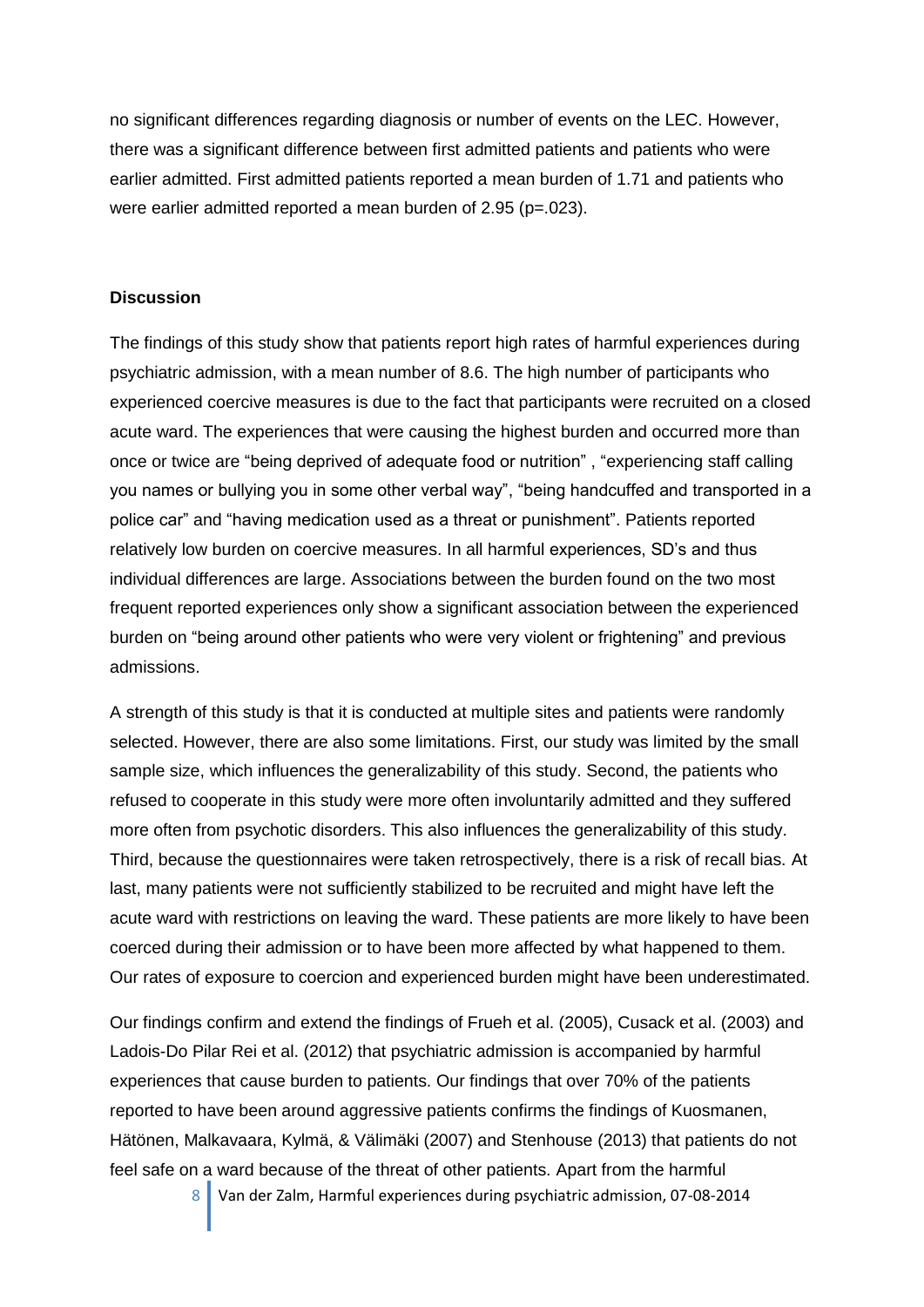experiences during admission, we found patients to report high rates of traumatic life events. Just as in the criminal victimization study of Kamperman et al. (2014), physical and sexual assault were highly prevalent.

The relatively low burden we found on seclusion, contradicts with the high burden Frueh et al. (2005) found on seclusion. This low burden on seclusion also contradicts with the findings of Georgieva, Mulder & Wierdsma (2012), who found that 62% of the patients who were secluded and forcibly medicated, preferred forced medication in future emergencies. Possible explanations are the decrease in the use of seclusion over the last years and the fact that the secluded patients in our study may partly have agreed to being secluded. Georgieva et al. (2012) found that patients who approved to the duration of their seclusion, would chose to being secluded in future emergencies. Hughes, Hayward & Finlay (2009) found that patients who perceive their relations with the staff as coercive and punitive, were confirmed in their negative self-concepts and it increased their distress. This confirms our findings that patients reported the highest burden on experiences related to patient-staff interactions ("being deprived of adequate food or nutrition", "experiencing staff calling you names or bullying you in some other verbal way" and "having medication used as a threat or punishment").

Our findings that first admitted patients report a lower burden on "being around other patients who were very violent or frightening" than patients who were admitted earlier, seem illogical and are hard to explain. Perhaps first admitted patients were still so overwhelmed by all the new impressions, that they had not yet began to realize how the experiences affected them. In any case, our findings are not in accordance with the findings of Tarrier et al. (2007). They included 35 patients who suffered their first psychotic episode and found two thirds to have been severely traumatized by being hospitalized. Nine percent of the patients reported as main reason for being traumatized their fear of other patients. It is difficult to compare this study to our study, because we did not solely include patients with psychosis. Besides, there were only seven patients admitted for the first time.

# **Conclusion**

Our findings show that psychiatric admission on a closed ward is often accompanied by harmful experiences. Nurses play a role in the emergence of burden caused by these harmful experiences. Nurses might therefore be able to prevent harmful experiences or give the aftercare patients need in order to preclude that psychiatric treatment in itself is traumatizing.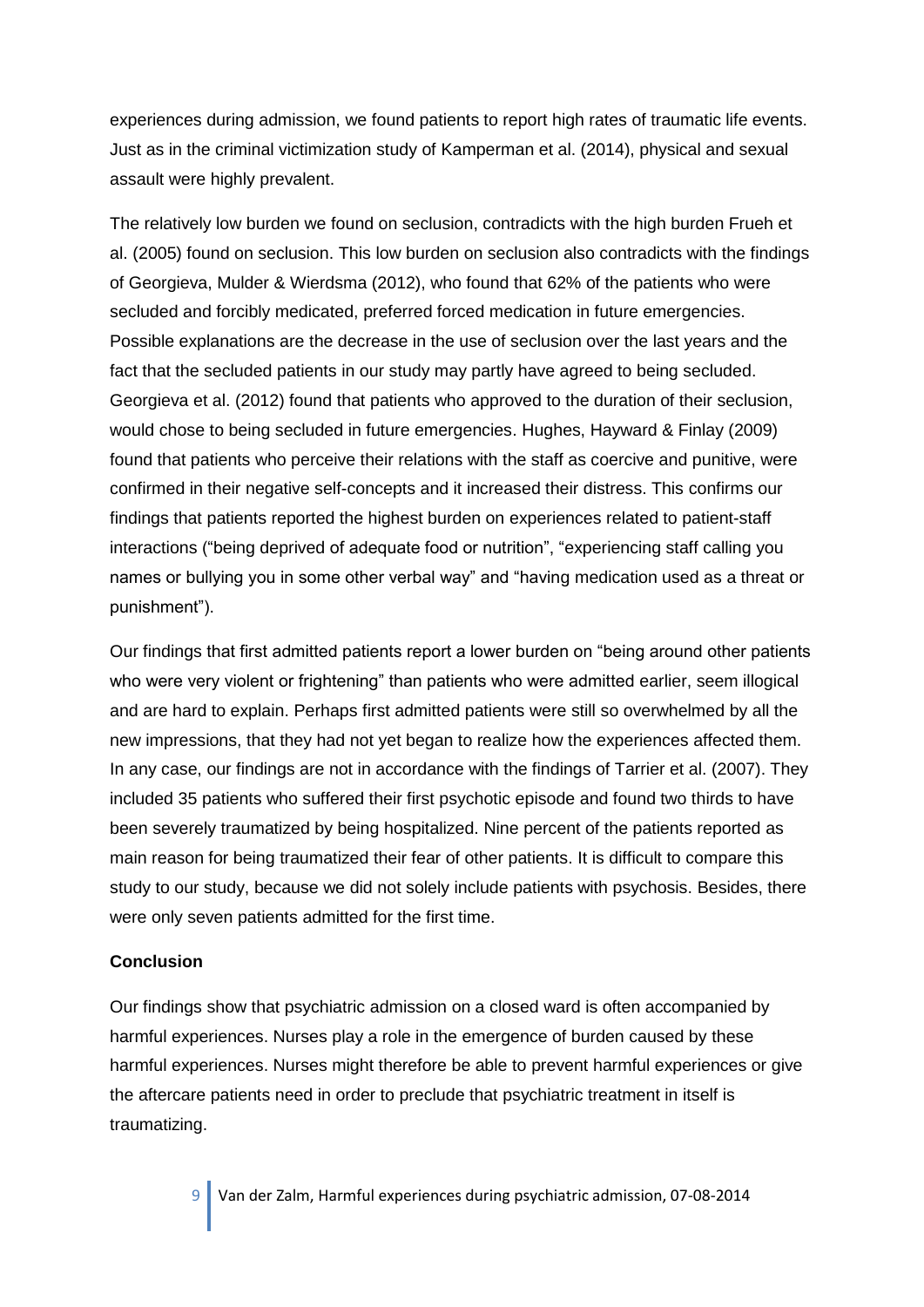### **Recommendations**

The experiences with the highest reported burden are almost all related to the contact between patients and staff/nurses. Nurses might therefore be able to prevent the occurrence of harmful experiences, or decrease the burden they cause. To do so, they have to become more aware of what patients perceive to be harmful. Not only the use of coercive measures should be reduced, but extra attention is needed for all harmful experiences during psychiatric admission. If experiences are not preventable, nurses can also help to decrease the experienced burden, by providing aftercare and give patients the opportunity to express their feelings. For example, being around aggressive patients was often reported in our study. The experience of safety on the closed ward is very important and more attention for the patients' safety is needed. As being in a closed ward is distressing enough in itself, patients should not be frightened for other patients during their admission. Decreasing the burden patients experience during admission will benefit patients' well-being, but also the patients' motivation to be treated in the future (and thus treatment outcomes). Additionally, when determining policy and developing nursing practice, patient experiences need to be given a central role.

The results provide strong evidence for the need to further examine burdening experiences on a locked ward. Studies with more participants are needed to extend the knowledge found in this study. Future research about how these events influence treatment outcomes/adherence is recommended. Also, variables that are associated with experienced burden need further research.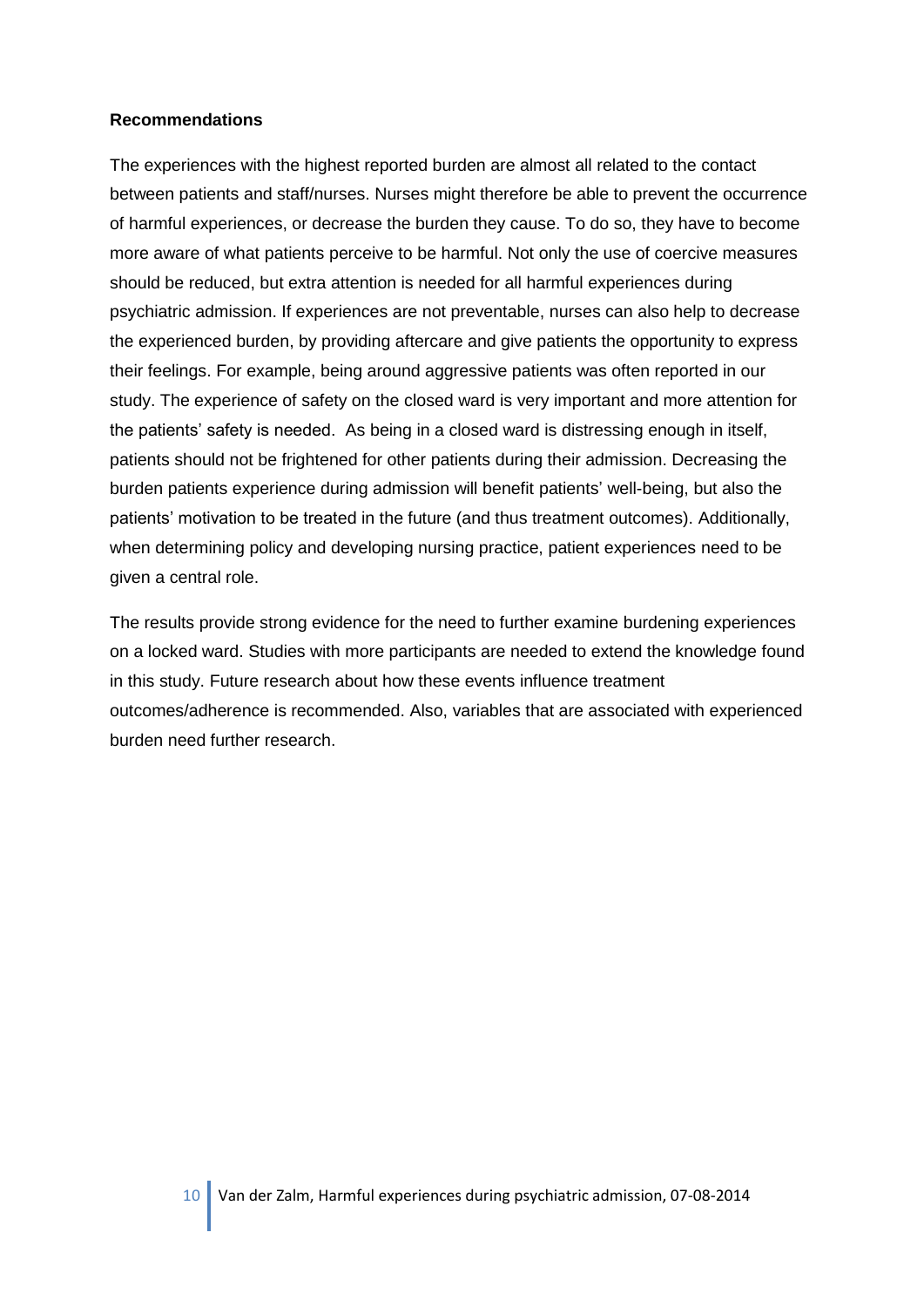#### **Reference list**

Bindman, J., Reid, Y., Szmukler, G., Tiller, J., Thornicroft, G., & Leese, M., (2005). Perceived coercion at admission to psychiatric hospital and engagement with follow-up. A cohort study. *Soc Psychiatry Psychiatr Epidemiol*, 40, 160–166. DOI 10.1007/s00127-005- 0861-x

Bouter, L., Dongen, M., & Zielhuis, G,. 2010

Council of Europe (2000).

[http://www.coe.int/t/dg3/healthbioethic/activities/08\\_psychiatry\\_and\\_human\\_rights\\_en/di](http://www.coe.int/t/dg3/healthbioethic/activities/08_psychiatry_and_human_rights_en/dir-jur(2000)2whitepaper.pdf) [r-jur\(2000\)2whitepaper.pdf](http://www.coe.int/t/dg3/healthbioethic/activities/08_psychiatry_and_human_rights_en/dir-jur(2000)2whitepaper.pdf)

- Cusack, B., Frueh, C., Hiers, T., Suffoletta-Maierle, S., & Bennet, S., (2003) Trauma within the psychiatric setting: a preliminary empirical report. *Mental Health*, 30 (5), 453-460.
- Frueh, B.C., Knapp, R.G., Cusack, K.J., Grubaugh, A.L., Sauvageot, J.A., Cousins, V.C., & Hiers, T.G. (2005). Patients' reports of traumatic or harmful experiences within the psychiatric setting. *Psychiatric Services (Washington, D.C.), 56(9),* 1123-1133.
- Georgieva, I., Mulder, C., & Wierdsma, A. (2012) Patients' Preference and Experiences of Forced Medication and Seclusion. *Psychiatr Q*, 83, 1–13. DOI 10.1007/s11126-011- 9178-y
- GGZ Nederland (2012). [http://www.veiligezorgiederszorg.nl/2012-11-17-verslag](http://www.veiligezorgiederszorg.nl/2012-11-17-verslag-slotrapportages-ggz-instellingen-dwang-en-drang-2011-definitief_1.pdf)[slotrapportages-ggz-instellingen-dwang-en-drang-2011-definitief\\_1.pdf](http://www.veiligezorgiederszorg.nl/2012-11-17-verslag-slotrapportages-ggz-instellingen-dwang-en-drang-2011-definitief_1.pdf)
- Gray, M.J., Litz, B.T., Hsu, J.L,. & Lombardo, T.W. (2004). [Psychometric properties of the life](http://www.ncbi.nlm.nih.gov/pubmed/15486169)  [events checklist.](http://www.ncbi.nlm.nih.gov/pubmed/15486169) *Assessment. Dec;11(4),* 330-41. DOI: 10.1177/1073191104269954
- Grubaugh (2011). Trauma Exposure and Posttraumatic Stress Disorder in Adults with Severe Mental Illness: A Critical Review. *Clin Psychol Rev*, 31, 6, 883–899. doi:10.1016/j.cpr.2011.04.003
- Hoekstra, T., Lendemeijer, H.H.G.M., & Jansen, M.G.M.J. (2004). Seclusion: the inside story**.**  *Journal of Psychiatric and Mental Health Nursing, 11(3),* 276-293.
- Hughes, R., Hayward, M., & Finlay, W. (2009) Patients' perceptions of the impact of involuntary inpatient care on self, relationships and recovery. *Journal of Mental Health*, 18(2), 152–160. DOI: 10.1080/09638230802053326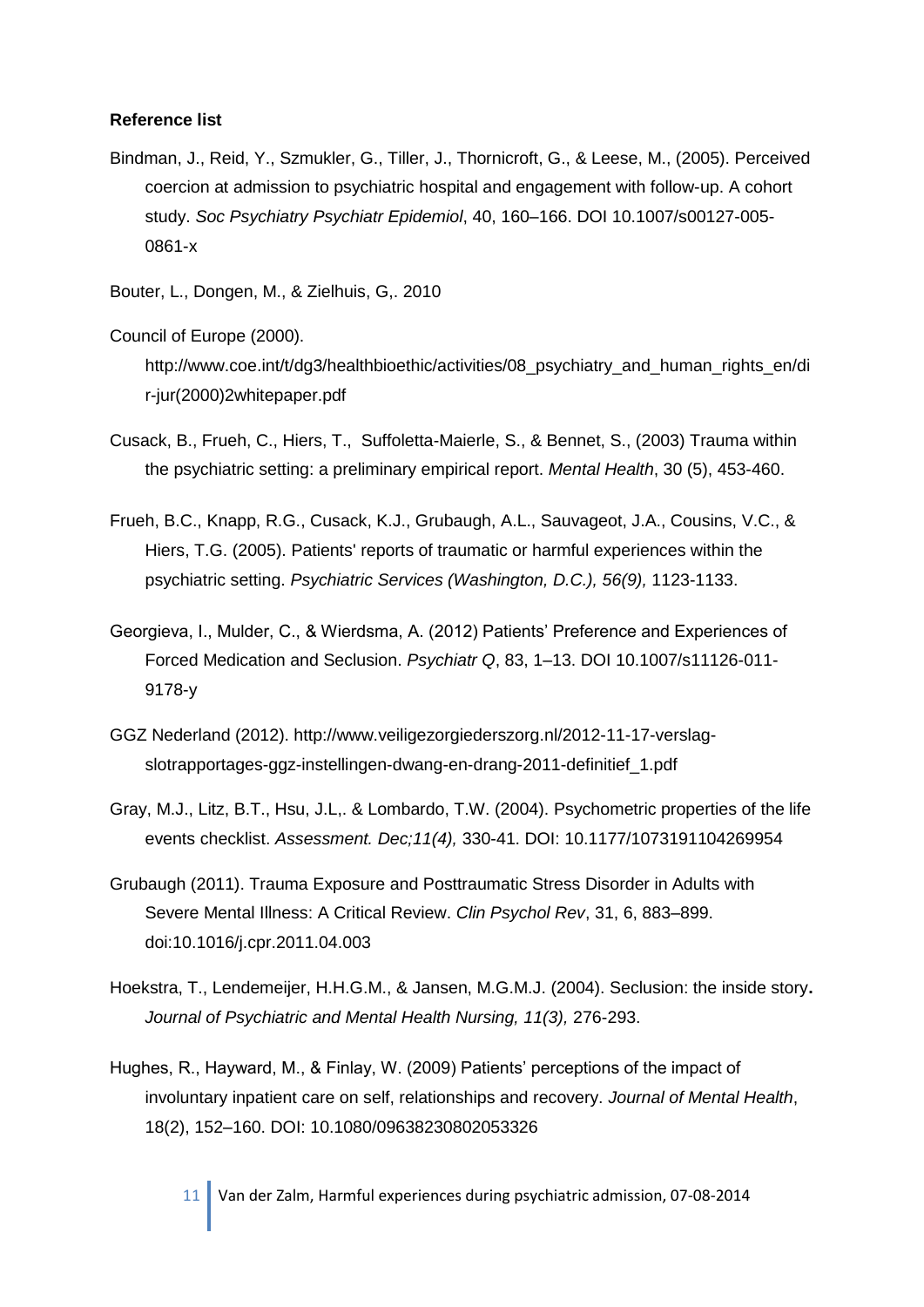- Iversen, K. I., Hoyer, G., & Sexton, H. C. (2007). Coercion and patient satisfaction on psychiatric acute wards. *International Journal of Law & Psychiatry, 30(6),* 504-511. doi:10.1016/j.ijlp.2007.09.001
- Johanssen, I., & Lundman, B., (2002). Patients' experience of involuntary psychiatric care: good opportunities and great losses. *Journal of Psychiatric and Mental Health Nursing*, 9, 639–647.
- Kamperman, A. M., Henrichs, J., Bogaerts, S., Lesaffre, E. M. E. H., Wierdsma, A.I., Ghauharali, R. R., Wilma Swildens, W., Nijssen, Y., Gaag, M., Theunissen, J. R., Delespaul, P. A., Weeghel, J., Busschbach, J. T., Kroon, H., Teplin, L. A., Mheen, D., & Mulder, C. L. (2014). Criminal Victimisation in People with Severe Mental Illness: A Multi- Site Prevalence and Incidence Survey in the Netherlands*. PLoS ONE,* 9, 3, e91029. doi:10.1371/journal.pone.0091029
- Katsakou, C., Marougka, S., Garabette, J., Rost, F., Yeeles, K., & Priebe, S. (2011). Why do some voluntary admitted patients feel coerced into hospitalization? A mixed-methods study. *Psychiatry Research*. 187, 275-282.
- Kuosmanen, L.,Hätönen, H., Malkavaara, H., Kylmä, J., & Välimäki, M. (2007). Deprivation of Liberty in Psychiatric Hospital Care: the Patient's Perspective. *Nursing Ethics*. 14, 597- 607. DOI: 10.1177/0969733007080205
- [Ladois-Do Pilar Rei, A.](http://www.ncbi.nlm.nih.gov/pubmed?term=Ladois-Do%20Pilar%20Rei%20A%5BAuthor%5D&cauthor=true&cauthor_uid=22210368), [Bui, E.](http://www.ncbi.nlm.nih.gov/pubmed?term=Bui%20E%5BAuthor%5D&cauthor=true&cauthor_uid=22210368), [Bousquet, B.](http://www.ncbi.nlm.nih.gov/pubmed?term=Bousquet%20B%5BAuthor%5D&cauthor=true&cauthor_uid=22210368), [Simon, N.M.](http://www.ncbi.nlm.nih.gov/pubmed?term=Simon%20NM%5BAuthor%5D&cauthor=true&cauthor_uid=22210368), [Rieu, J.](http://www.ncbi.nlm.nih.gov/pubmed?term=Rieu%20J%5BAuthor%5D&cauthor=true&cauthor_uid=22210368), [Schmitt, L.](http://www.ncbi.nlm.nih.gov/pubmed?term=Schmitt%20L%5BAuthor%5D&cauthor=true&cauthor_uid=22210368), [Billard,](http://www.ncbi.nlm.nih.gov/pubmed?term=Billard%20J%5BAuthor%5D&cauthor=true&cauthor_uid=22210368)  [J.](http://www.ncbi.nlm.nih.gov/pubmed?term=Billard%20J%5BAuthor%5D&cauthor=true&cauthor_uid=22210368), [Rodgers, R.](http://www.ncbi.nlm.nih.gov/pubmed?term=Rodgers%20R%5BAuthor%5D&cauthor=true&cauthor_uid=22210368), & [Birmes, P.](http://www.ncbi.nlm.nih.gov/pubmed?term=Birmes%20P%5BAuthor%5D&cauthor=true&cauthor_uid=22210368) (2012). Peritraumatic reactions and posttraumatic stress disorder symptoms after psychiatric admission. *Journal of Nervous and Mental Disease, 200(1),* 88-90. DOI: 10.1097/NMD.0b013e31823fafb9
- [Längle, G.](http://www.ncbi.nlm.nih.gov/pubmed?term=L%C3%A4ngle%20G%5BAuthor%5D&cauthor=true&cauthor_uid=12809341), [Renner, G.](http://www.ncbi.nlm.nih.gov/pubmed?term=Renner%20G%5BAuthor%5D&cauthor=true&cauthor_uid=12809341), [Günthner, A.](http://www.ncbi.nlm.nih.gov/pubmed?term=G%C3%BCnthner%20A%5BAuthor%5D&cauthor=true&cauthor_uid=12809341), [Stuhlinger, M.](http://www.ncbi.nlm.nih.gov/pubmed?term=Stuhlinger%20M%5BAuthor%5D&cauthor=true&cauthor_uid=12809341), [Eschweiler, G.](http://www.ncbi.nlm.nih.gov/pubmed?term=Eschweiler%20G%5BAuthor%5D&cauthor=true&cauthor_uid=12809341), [U'Ren, R.](http://www.ncbi.nlm.nih.gov/pubmed?term=U), & [Foerster,](http://www.ncbi.nlm.nih.gov/pubmed?term=Foerster%20K%5BAuthor%5D&cauthor=true&cauthor_uid=12809341)  [K.](http://www.ncbi.nlm.nih.gov/pubmed?term=Foerster%20K%5BAuthor%5D&cauthor=true&cauthor_uid=12809341) (2003). Psychiatric commitment: patients' perspectives*. [Med Law,](http://www.ncbi.nlm.nih.gov/pubmed/12809341)* 22(1), 39-53.
- Maniglio, R., (2009). Severe mental illness and criminal victimization: a systematic review. *Acta Psychiatr Scand*, 119, 180–191. DOI: 10.1111/j.1600-0447.2008.01300.x
- Meehan, T., Vermeer, C., & Windsor, C. (2000). Patient's perceptions of seclusion: a qualitative investigation. *Journal of Advanced Nursing, 31(2),* 370-377.
- Moran, A., Cocoman, A., Scott, P.A., Matthews, A., Staniuliene, V., & Valimaki, M. (2009). [Restraint and seclusion: a distressing treatment option?](http://www.ncbi.nlm.nih.gov/pubmed/19689553) *Journal of Psychiatric and Mental Health Nursing,16(7),* 599-605. doi: 10.1111/j.1365-2850.2009.01419.x
	- 12 Van der Zalm, Harmful experiences during psychiatric admission, 07-08-2014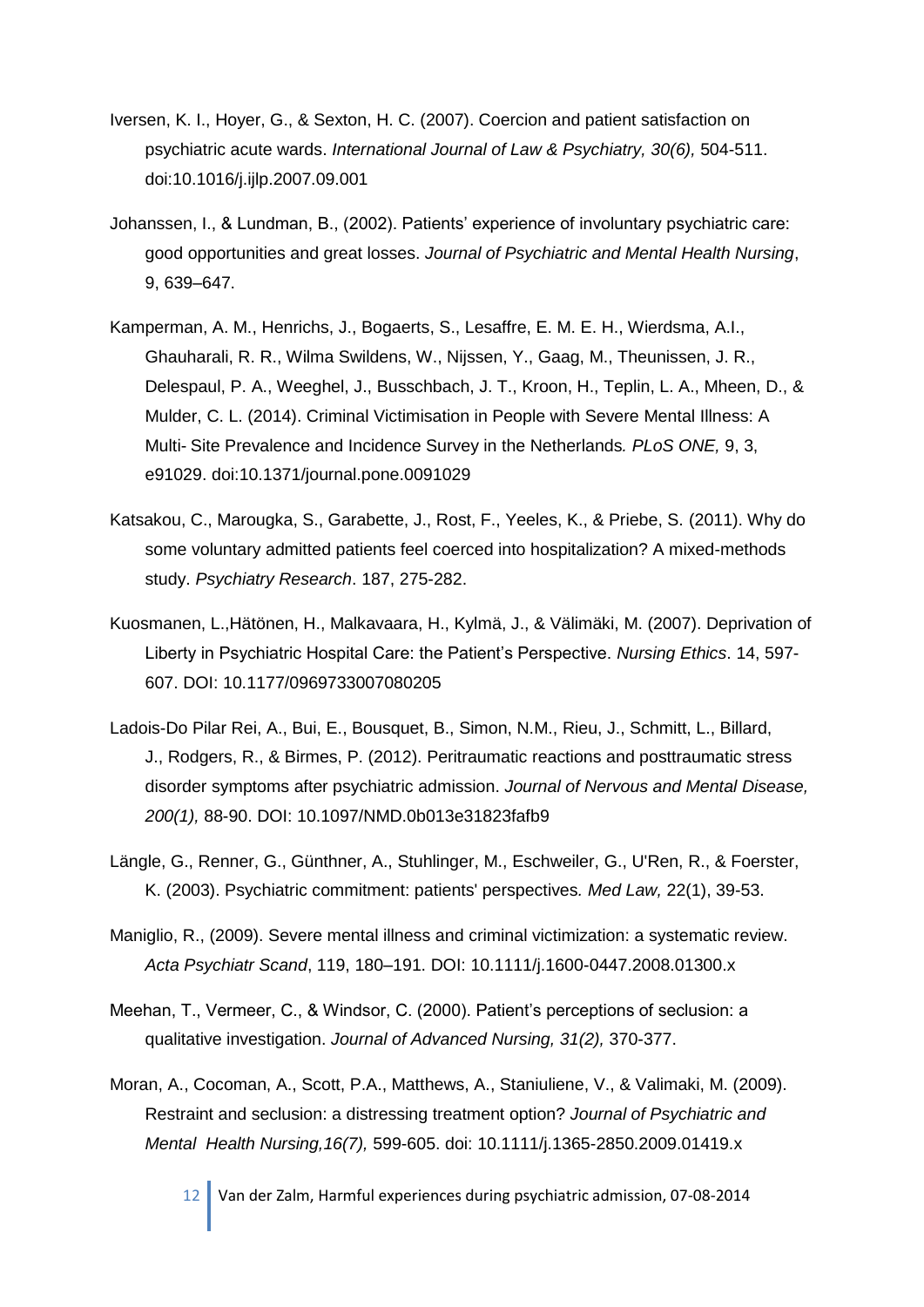- Nelstrop, L., Chandler-Oatts, J., Bingley, W., Bleetman, T., Corr, F., Cronin-Davis, J., Fraher, D.M., Hardy, P., Jones, S., Gournay, K., Johnston, S., Pereira, S., Pratt, P., Tucker, R., & Tsuchiya, A. (2006). [A systematic review of the safety and effectiveness of restraint](http://www.ncbi.nlm.nih.gov/pubmed/17040518)  [and seclusion as interventions for the short-term management of violence in adult](http://www.ncbi.nlm.nih.gov/pubmed/17040518)  [psychiatric inpatient settings and emergency departments.](http://www.ncbi.nlm.nih.gov/pubmed/17040518) *Worldviews on Evidence Based Nursing, 3(1),* 8-18.
- Newton-Howes, G., & Mullen, R. Coercion in Psychiatric Care: Systematic Review of Correlates and Themes*. Psychiatric Services* 62, 465–470.
- O'Donoghue, B., Roche, E., Shannon, S., Lyne, J., Madigan, K., & Feeney, L., (2014). Perceived coercion in voluntary hospital admission. *Psychiatry Research,* 215, 120–126.
- Poulsen, H., (1999). Perceived Coercion Among Committed, Detained, and Voluntary Patients. *International Journal of Law and Psychiatry,* 22(2), 167–175.
- Priebe, S., Frottier, P., Gaddini, A., Kilian, R., Lauber, C., Martínez-Leal, R., Munk-Jørgensen, P., Walsh, D., Wiersma, D., & Wright, D. (2008). [Mental](http://www.ncbi.nlm.nih.gov/pubmed/18451020)  health care institutions [in nine European countries, 2002 to 2006.](http://www.ncbi.nlm.nih.gov/pubmed/18451020) *Psychiatr Services, 59(5),* 570-3.
- Robins, C., Sauvageot, J., Cusack , K., Suffoletta-Maierle, S., & Frueh, C., (2005). Consumers' Perceptions of Negative Experiences and "Sanctuary Harm" in Psychiatric Settings. *Psychiatric Services*, 56, 1134–1138.
- Sailas, E. & Fenton, M. (2000). Seclusion and restraint for people with serious mental illnesses. Cochrane Database of Systematic Reviews. DOI: 10.1002/14651858.CD001163
- Schoevaerts, K., Bruffaerts, R., Mulder, C. L., & Vandenberghe, J. (2013). An increase of compulsory admissions in Belgium and the Netherlands: An epidemiological exploration. [Stijging van het aantal gedwongen opnames in België en Nederland: een epidemiologische analyse] *Tijdschrift Voor Psychiatrie, 55(1),* 45-55.
- Sorgaard, K., (2007). Satisfaction and coercion among voluntary, persuaded/ pressured and committed patients in acute psychiatric treatment. *Scand J Caring Sci*, 21, 214–219.
- Steinert, T., Bergbauwer, G., Schmid, P., & Gebhardt, R., (2007). Seclusion and Restraint in Patients With Schizophrenia. Clinical and Biographical Correlates*. J Nerv Ment Dis*, 195, 492–496. DOI: 10.1097/NMD.0b013e3180302af6
	- 13 Van der Zalm, Harmful experiences during psychiatric admission, 07-08-2014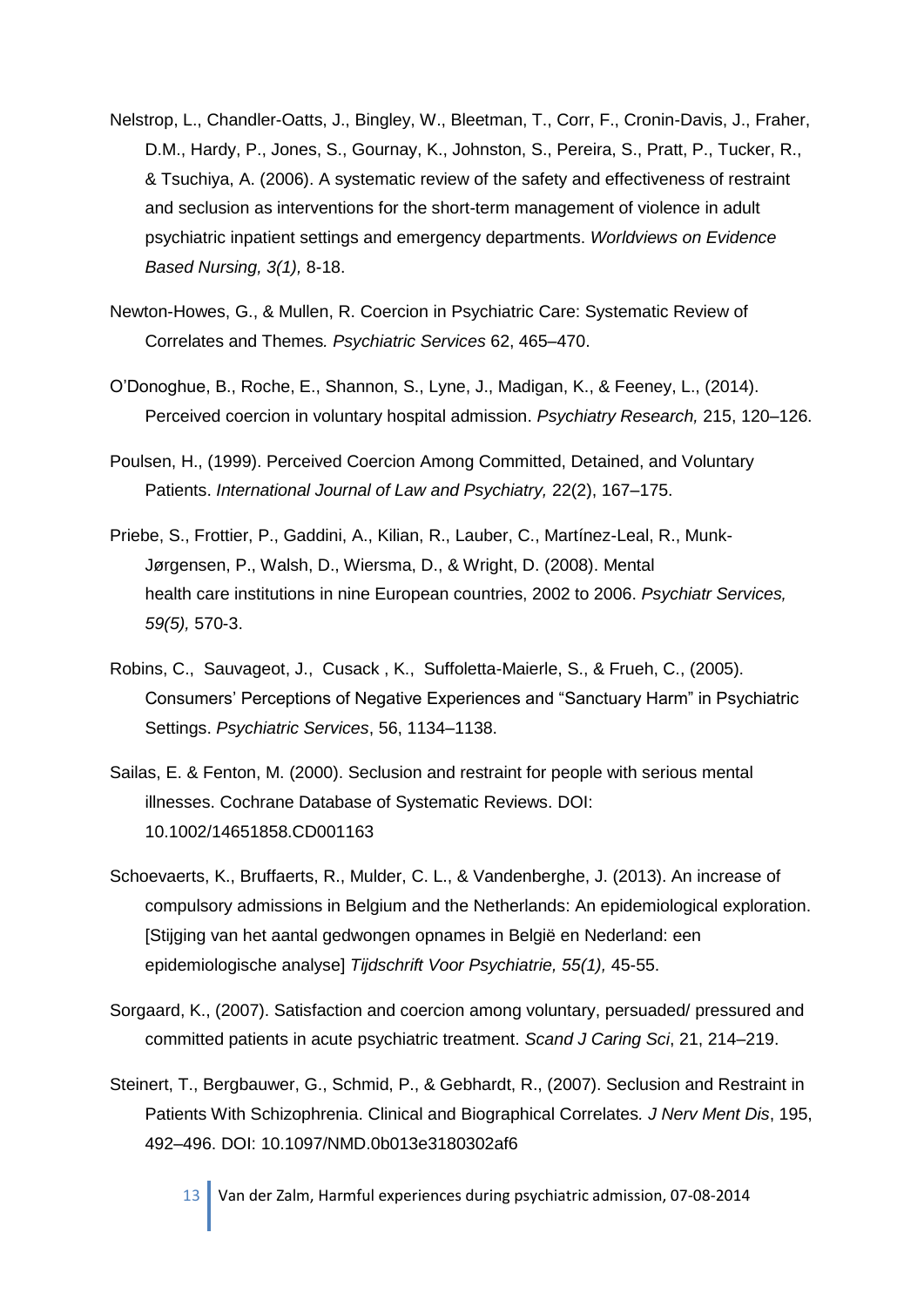- Steinert, T., Lepping, P., Bernhardsgrütter, R., Conca, A., Hatling, T., Janssen, W., Keski-Valkama, A., Mayoral, F., & Whittington, R. (2010). Incidence of seclusion and restraint in psychiatric hospitals: a literature review and survey of international trends. *Soc Psychiat Epidemiol,* 45, 889–897. DOI 10.1007/s00127-009-0132-3
- Stenhouse (2013). 'Safe enough in here?': patients' expectations and experiences of feeling safe in an acute psychiatric inpatient ward. *Journal of Clinical Nursing*, 22, 3109–3119. doi: 10.1111/jocn.12111
- Tarrier, N., Khan, S., Cater, J., & Picken, A., (2007). The subjective consequences of suffering a first episode psychosis: trauma and suicide behaviour*. Soc Psychiatry Psychiatr Epidemiol*, 42, 29–35. DOI 10.1007/s00127-006-0127-2

Twisk, J. (2010). *Inleiding in de toegepaste biostatistiek.* Maarssen, MA: Elsevier.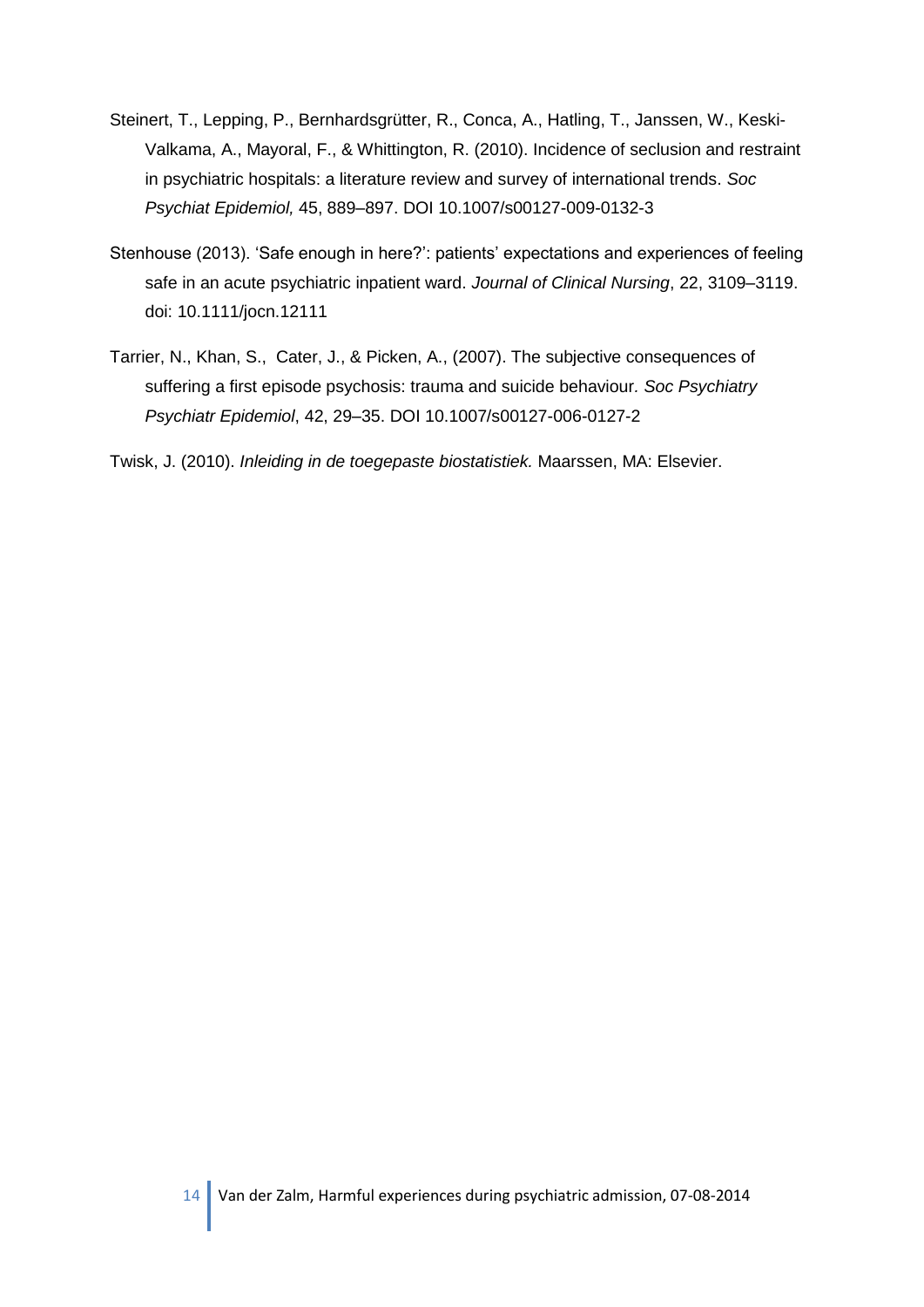# **Tables**

|  |  |  | Table 1 Demographic and clinical characteristics N=43 |  |
|--|--|--|-------------------------------------------------------|--|
|--|--|--|-------------------------------------------------------|--|

|                       | N(% )                 |
|-----------------------|-----------------------|
| Gender                |                       |
| Male                  | 23(54)                |
| Female                | 20 (47)               |
| Age                   |                       |
| 18-30                 | 16 (37)               |
| $31 - 50$             | 16 (37)               |
| 51-65                 | 11 (26)               |
| Dutch native          |                       |
| Yes                   | 23 (54)               |
| <b>No</b>             | 4(44)                 |
| Missing               | 1<br>(2)              |
| Living conditions     |                       |
| Alone                 | 15 (35)               |
| With parents          | 7(16)                 |
| With partner/children | 9(21)                 |
| Homeless              | 2(5)                  |
| Other                 | 9(21)                 |
| Education             |                       |
| Low                   | 13(31)                |
| Average               | 18 (42)               |
| High                  | 7(16)                 |
| Other                 | 4(9)                  |
| Employment            |                       |
| Employed              | 8(19)                 |
| Unemployed            | 34 (79)               |
| Missing               | 1(2)                  |
| Primary diagnosis     |                       |
| Psychotic disorder    | 21 (49)               |
| Mood disorder         | 17 (40)               |
| Personality disorder  | 3(7)                  |
| Other                 | $\overline{2}$<br>(5) |
| Legal status          |                       |
| Voluntary             | 20(47)                |
| Involuntary           | 21 (49)               |
| Missing               | $\overline{2}$<br>(5) |
| Previous admissions   |                       |
| Yes                   | 29 (67)               |
| <b>No</b>             | 7(16)                 |
| Missing               | 7(16)                 |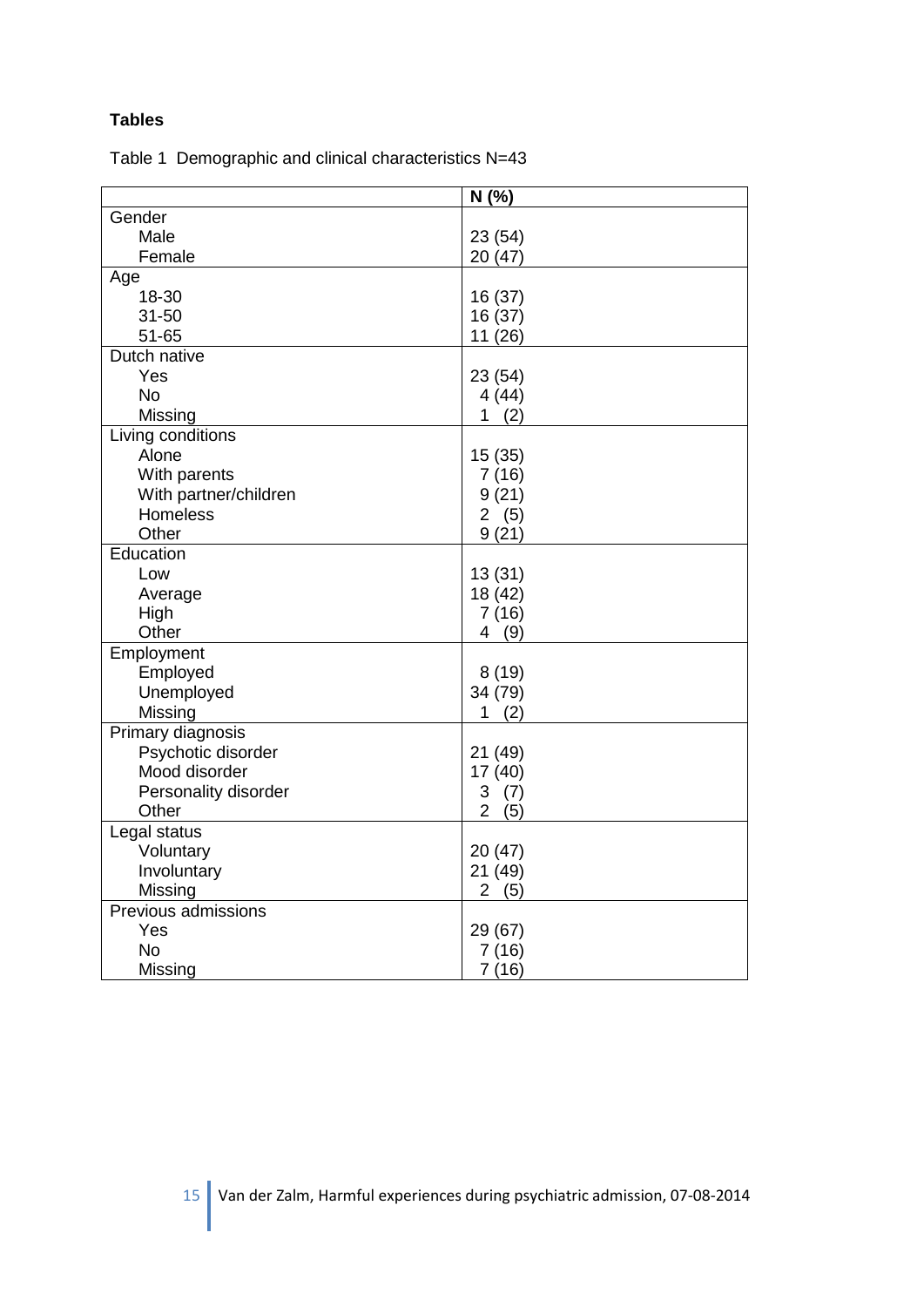Table 2 Results of the Psychiatric Experiences Questionnaire (N=43), high to low frequency

| Items of the PEQ                                                                                                                                 | N(% )                 | <b>Mean burden</b><br>(SD) |
|--------------------------------------------------------------------------------------------------------------------------------------------------|-----------------------|----------------------------|
| Restrictions on leaving the ward                                                                                                                 | 41 (95)               | 2.5(1.5)                   |
| Being around other patients who were very violent or                                                                                             | 32(74)                | 2.7(1.4)                   |
| frightening in other way                                                                                                                         |                       |                            |
| A burdening experience not mentioned above                                                                                                       | 27 (63)               | 3.5(1.5)                   |
| Being placed in seclusion                                                                                                                        | 24 (56)               | 2.4(1.4)                   |
| Being "taken down" by police or psychiatric staff                                                                                                | 17(40)                | 2.9(1.7)                   |
| Witnessing any form of self-mutilation of another<br>patient                                                                                     | 17(40)                | 1.9(0.9)                   |
| Not having adequate privacy for bathing, dressing,<br>or using the toilet                                                                        | 17(40)                | 3.3(1.5)                   |
| Being transported in an ambulance                                                                                                                | 16 (37)               | 2.1(1.6)                   |
| Being forced to take medication against your will                                                                                                | 13 (30)               | 3.1(1.7)                   |
| Witnessing another patient being "taken down"                                                                                                    | 13 (30)               | 2.2(1.6)                   |
| Having commitment used as a threat or punishment                                                                                                 | 13 (30)               | 2.9(1.3)                   |
| Experiencing a suicide attempt of another patient                                                                                                | 12(30)                | 2.3(1.3)                   |
| Witnessing another patient being physically<br>assaulted by another patient                                                                      | 11(26)                | 2.5(1.5)                   |
| Being deprived of adequate food or nutrition                                                                                                     | 11 (26)               | 3.4(0.3)                   |
| Being strip-searched                                                                                                                             | 10(23)                | 2.1(1.1)                   |
| Having medication used as a threat or punishment                                                                                                 | 10(23)                | 3.4(1.4)                   |
| Experiencing staff calling you names or bullying you<br>in some other verbal way                                                                 | 10(23)                | 3.5(1.7)                   |
| Being threatened with physical violence                                                                                                          | 10(23)                | 2.8(1.8)                   |
| Experiencing unwanted sexual advances while in<br>the psychiatric facility (talking to you about having<br>sex, touching your body)              | 8(19)                 | 2.5(1.6)                   |
| Witnessing staff calling other patients names or<br>bullying others in some other verbal way                                                     | 7(16)                 | 2.1(1.2)                   |
| Witnessing a staff member being physically<br>assaulted by a patient                                                                             | 6(14)                 | 2.2(1.5)                   |
| Being handcuffed and transported in a police car                                                                                                 | (12)<br>5             | 4.0(1.0)                   |
| Experiencing any other form of excessive physical<br>force                                                                                       | $\overline{4}$<br>(9) | 2.8(2.1)                   |
| Witnessing another patient being sexually assaulted<br>by another patient                                                                        | (9)<br>4              | 3.0(1.8)                   |
| Experiencing a physical assault (hit, punched,<br>kicked) by a staff member while in the psychiatric<br>facility                                 | (9)<br>4              | 2.8(1.7)                   |
| Being put in restraints of any kind                                                                                                              | (9)<br>4              | 1.5(1.0)                   |
| Experiencing a physical assault (hit, punched,<br>kicked) by another patient while in the psychiatric<br>facility                                | $\mathbf{2}$<br>(5)   | 3.0(2.8)                   |
| Witnessing another patient being physically<br>assaulted by a staff member                                                                       | (5)<br>$\overline{2}$ | 2.0(1.4)                   |
| Experiencing another patient using pressure,<br>threats, or force to engage in any type of sexual<br>contact with you in the psychiatric setting | $\overline{2}$<br>(5) | 2.5(2.1)                   |
| Witnessing the death of another person while in the<br>psychiatric setting                                                                       | $\overline{2}$<br>(5) | 3.5(2.1)                   |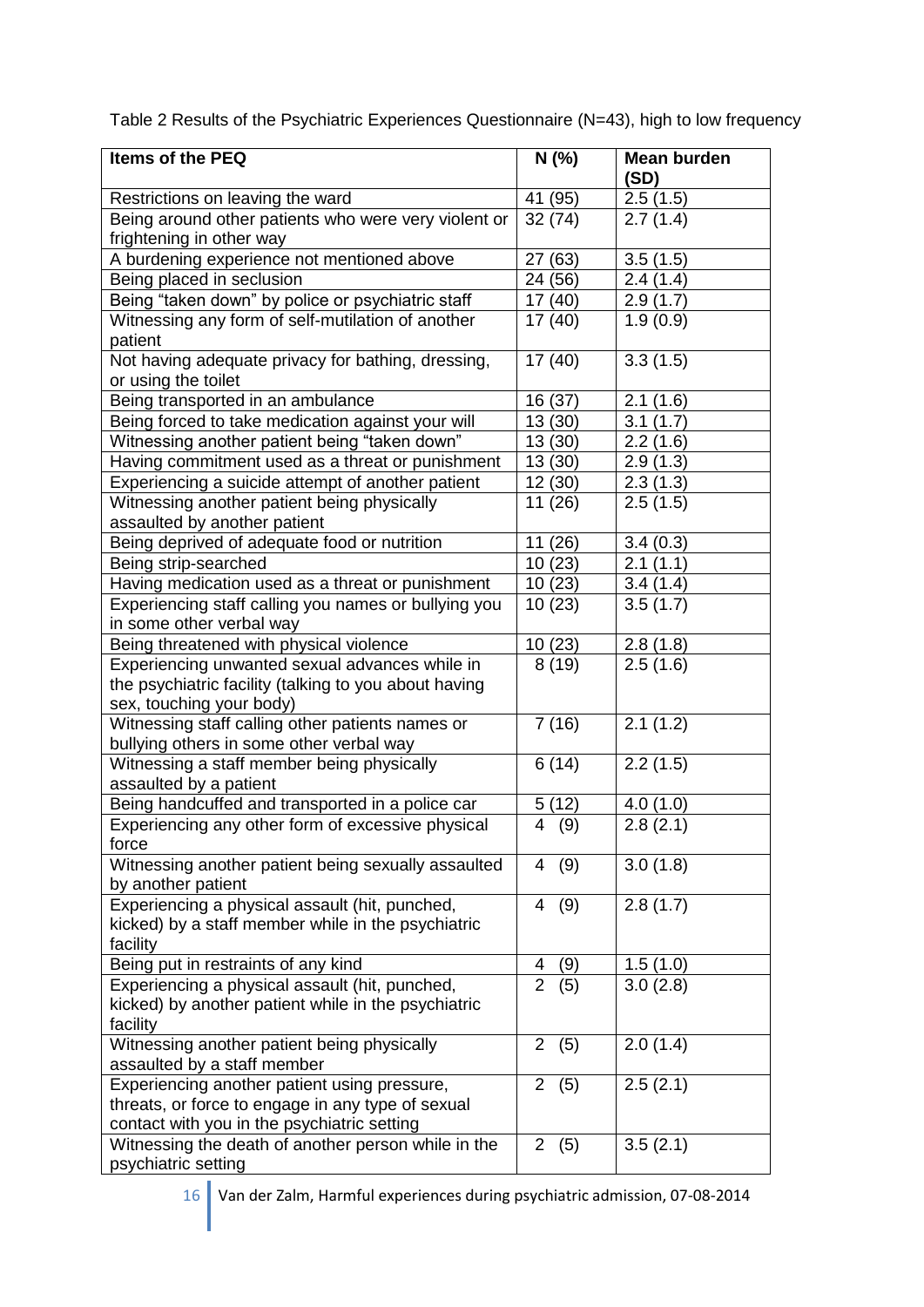| Items of the PEQ                                                                                                                                | N(%      | Mean burden<br>(SD) |
|-------------------------------------------------------------------------------------------------------------------------------------------------|----------|---------------------|
| Engaging in any type of consensual sexual activity<br>with another patient while in the psychiatric setting                                     | (5)<br>2 | 1.0(0.0)            |
| Engaging in any type of consensual sexual activity<br>with a staff member while in the psychiatric setting                                      | (2)      | 1.0(0.0)            |
| Experiencing a staff member using pressure,<br>threats, or force to engage in any type of sexual<br>contact with you in the psychiatric setting | (2)      | 5.0(0.0)            |
| Witnessing another patient being sexually assaulted<br>by a staff member                                                                        | (2)      | 4.0(0.0)            |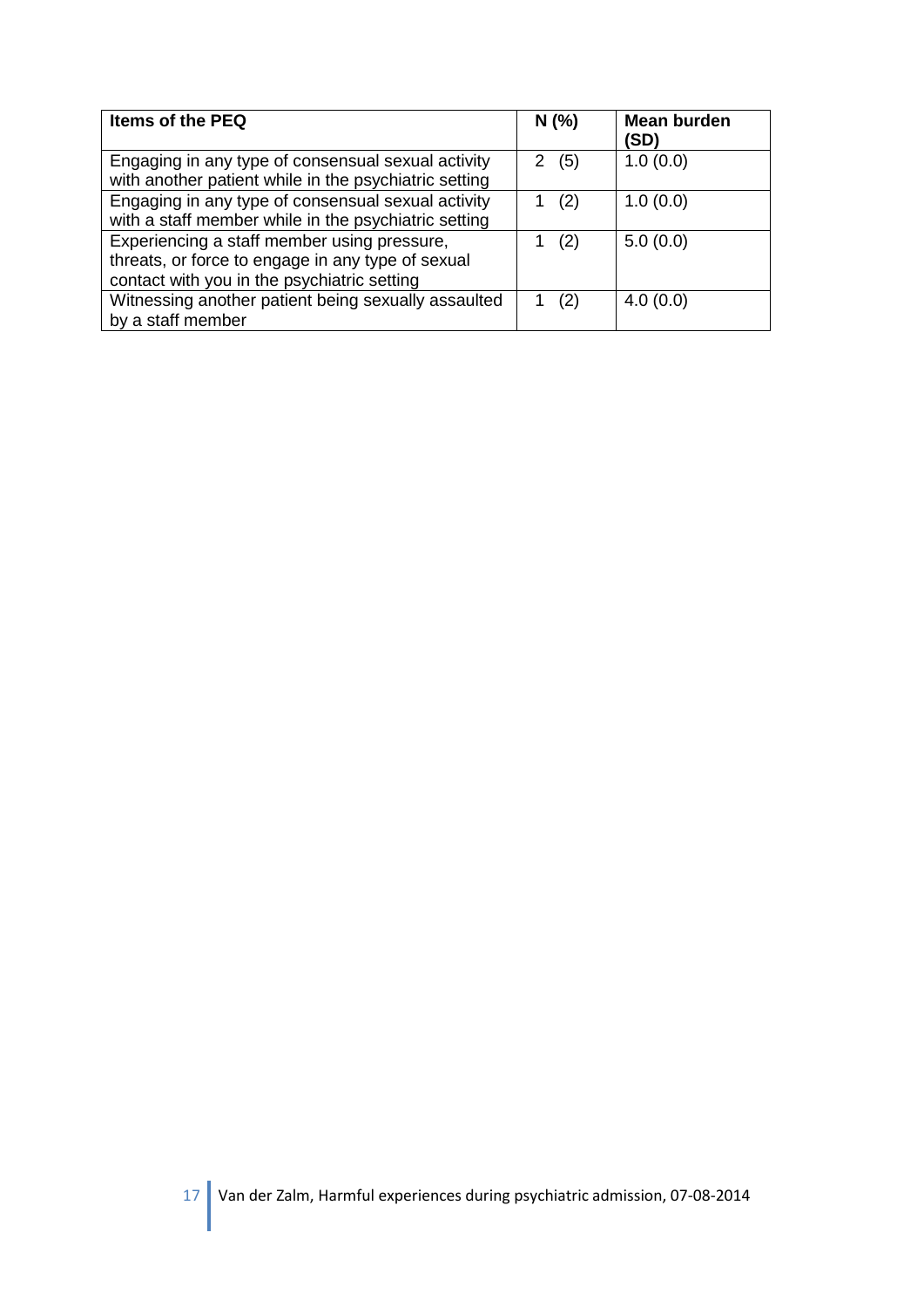Table 3 Results of the Psychiatric Experiences Questionnaire (N=43), high to low burden

| <b>Items of the PEQ</b>                                                                                                                          | N(% )                 | <b>Mean burden</b><br>(SD) |
|--------------------------------------------------------------------------------------------------------------------------------------------------|-----------------------|----------------------------|
| Experiencing a staff member using pressure,<br>threats, or force to engage in any type of sexual<br>contact with you in the psychiatric setting  | (2)<br>1              | 5.0(0.0)                   |
| Being handcuffed and transported in a police car                                                                                                 | 5(12)                 | 4.0(1.0)                   |
| Witnessing another patient being sexually assaulted<br>by a staff member                                                                         | 1<br>(2)              | 4.0(0.0)                   |
| Experiencing staff calling you names or bullying you<br>in some other verbal way                                                                 | 10(23)                | 3.5(1.7)                   |
| Witnessing the death of another person while in the<br>psychiatric setting                                                                       | 2(5)                  | 3.5(2.1)                   |
| A burdening experience not mentioned above                                                                                                       | 27 (63)               | 3.5(1.5)                   |
| Having medication used as a threat or punishment                                                                                                 | 10(23)                | 3.4(1.4)                   |
| Being deprived of adequate food or nutrition                                                                                                     | 11 (26)               | 3.4(0.3)                   |
| Not having adequate privacy for bathing, dressing,<br>or using the toilet                                                                        | 17(40)                | 3.3(1.5)                   |
| Being forced to take medication against your will                                                                                                | 13 (30)               | 3.1(1.7)                   |
| Experiencing a physical assault (hit, punched,<br>kicked) by another patient while in the psychiatric<br>facility                                | $\overline{2}$<br>(5) | 3.0(2.8)                   |
| Witnessing another patient being sexually assaulted<br>by another patient                                                                        | 4<br>(9)              | 3.0(1.8)                   |
| Being "taken down" by police or psychiatric staff                                                                                                | 17(40)                | 2.9(1.7)                   |
| Having commitment used as a threat or punishment                                                                                                 | 13 (30)               | 2.9(1.3)                   |
| Experiencing any other form of excessive physical<br>force                                                                                       | (9)<br>4              | 2.8(2.1)                   |
| Being threatened with physical violence                                                                                                          | 10(23)                | 2.8(1.8)                   |
| Experiencing a physical assault (hit, punched,<br>kicked) by a staff member while in the psychiatric<br>facility                                 | (9)<br>4              | 2.8(1.7)                   |
| Being around other patients who were very violent or<br>frightening in other way                                                                 | 32(74)                | 2.7(1.4)                   |
| Restrictions on leaving the ward                                                                                                                 | 41 (95)               | 2.5(1.5)                   |
| Witnessing another patient being physically<br>assaulted by another patient                                                                      | 11 (26)               | 2.5(1.5)                   |
| Experiencing unwanted sexual advances while in<br>the psychiatric facility (talking to you about having<br>sex, touching your body)              | 8(19)                 | 2.5(1.6)                   |
| Experiencing another patient using pressure,<br>threats, or force to engage in any type of sexual<br>contact with you in the psychiatric setting | (5)<br>$\overline{2}$ | 2.5(2.1)                   |
| Being placed in seclusion                                                                                                                        | 24 (56)               | 2.4(1.4)                   |
| Experiencing a suicide attempt of another patient                                                                                                | 12 (30)               | 2.3(1.3)                   |
| Witnessing another patient being "taken down"                                                                                                    | 13 (30)               | 2.2(1.6)                   |
| Witnessing a staff member being physically<br>assaulted by a patient                                                                             | 6(14)                 | 2.2(1.5)                   |
| Being strip-searched                                                                                                                             | 10(23)                | 2.1(1.1)                   |
| Witnessing staff calling other patients names or<br>bullying others in some other verbal way                                                     | 7(16)                 | 2.1(1.2)                   |
| Being transported in an ambulance                                                                                                                | 16 (37)               | 2.1(1.6)                   |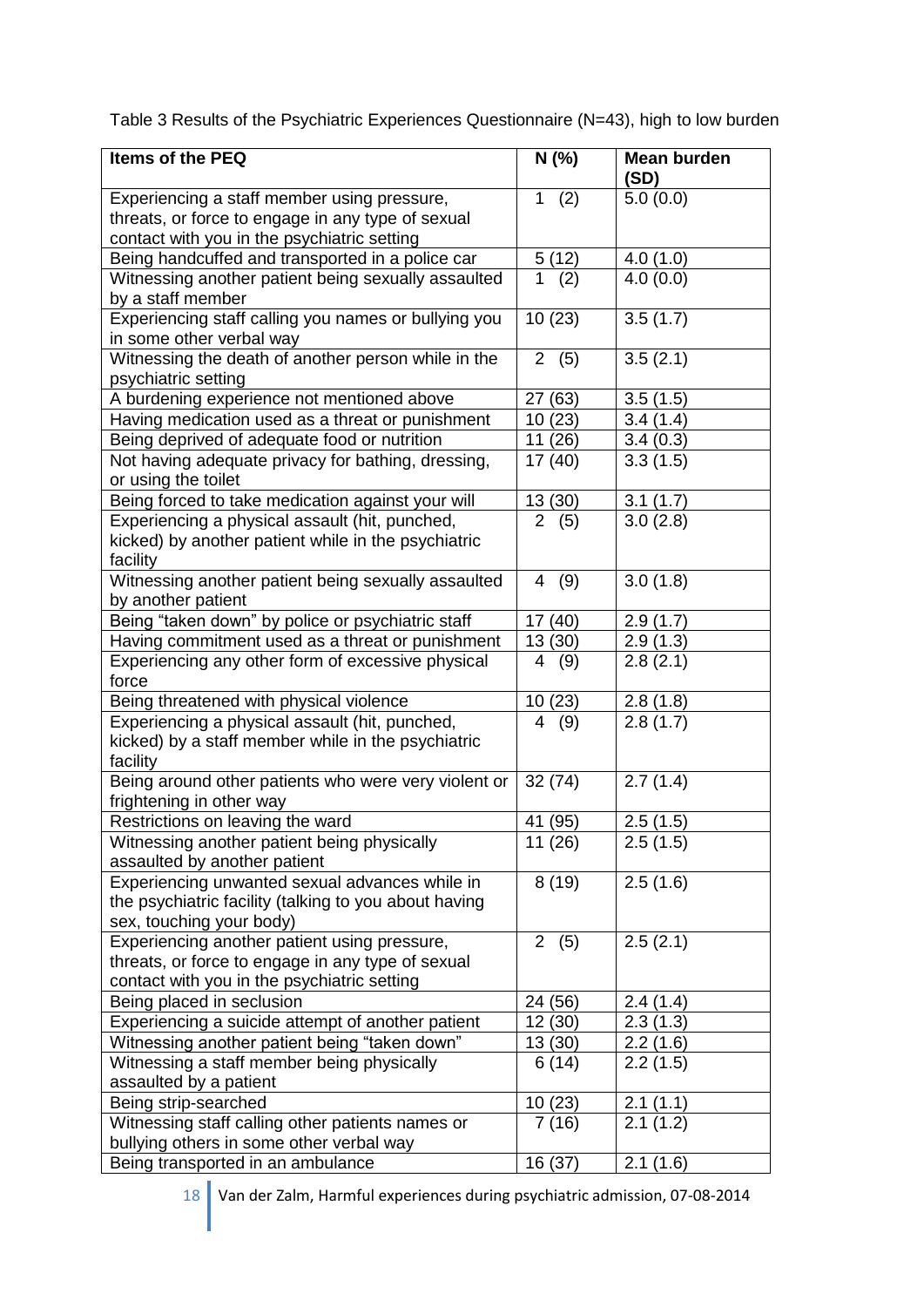| Items of the PEQ                                                                                            | N(%      | Mean burden<br>(SD) |
|-------------------------------------------------------------------------------------------------------------|----------|---------------------|
| Witnessing another patient being physically<br>assaulted by a staff member                                  | (5)<br>2 | 2.0(1.4)            |
| Witnessing any form of self-mutilation of another<br>patient                                                | 17(40)   | 1.9(0.9)            |
| Being put in restraints of any kind                                                                         | (9)<br>4 | 1.5(1.0)            |
| Engaging in any type of consensual sexual activity<br>with another patient while in the psychiatric setting | (5)<br>2 | 1.0(0.0)            |
| Engaging in any type of consensual sexual activity<br>with a staff member while in the psychiatric setting  | (2)      | 1.0(0.0)            |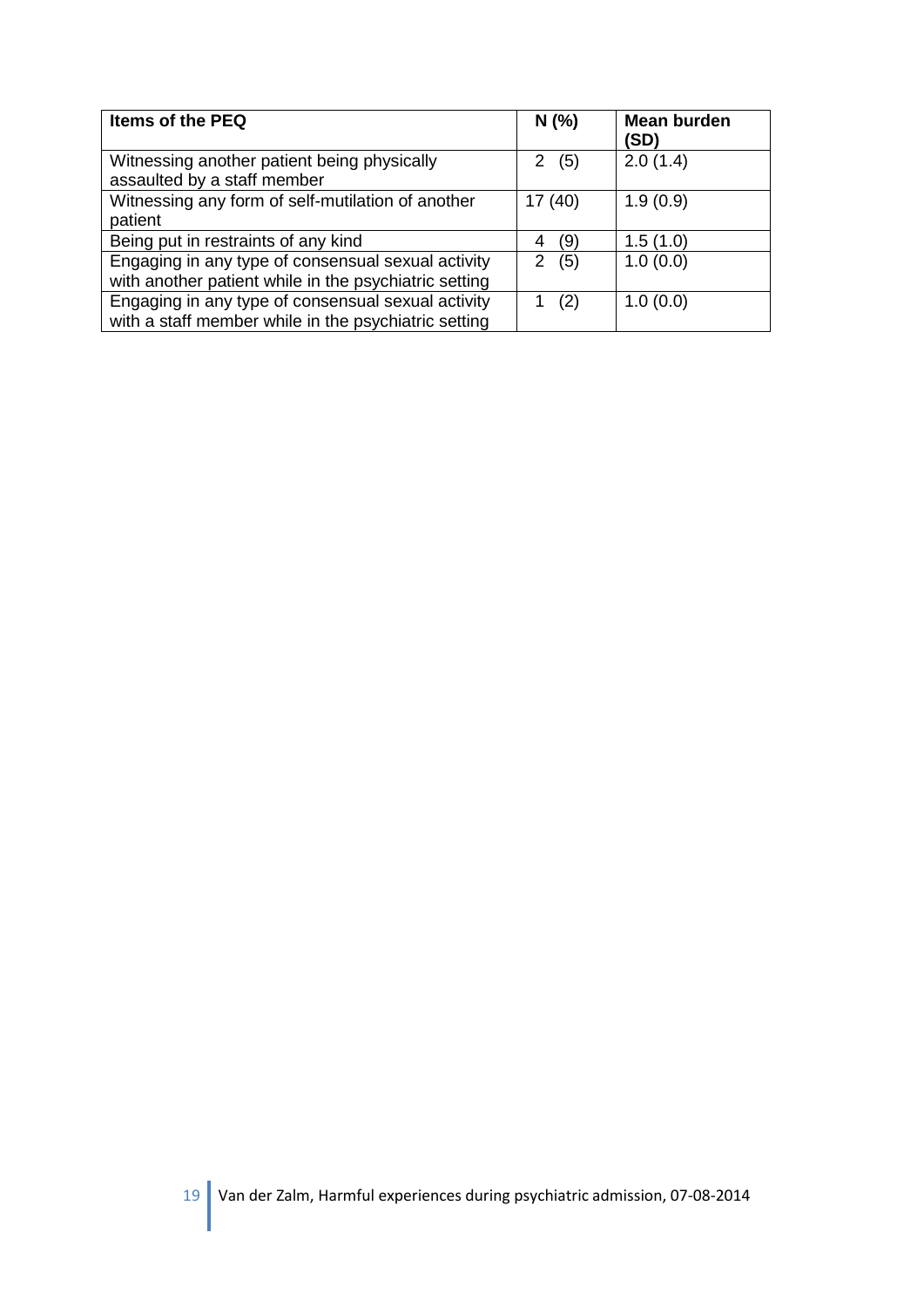Table 4 Results of the LEC (N=43)

| Event                                                                                                                                                                                                                                                                                                                                                                                                                                                                                                                                                                                                                                                                                                                                                                                           | N(% )                                                                                                  |
|-------------------------------------------------------------------------------------------------------------------------------------------------------------------------------------------------------------------------------------------------------------------------------------------------------------------------------------------------------------------------------------------------------------------------------------------------------------------------------------------------------------------------------------------------------------------------------------------------------------------------------------------------------------------------------------------------------------------------------------------------------------------------------------------------|--------------------------------------------------------------------------------------------------------|
| Natural disaster (for example, flood,<br>1                                                                                                                                                                                                                                                                                                                                                                                                                                                                                                                                                                                                                                                                                                                                                      | 5(12)                                                                                                  |
| hurricane, tornado, earthquake)                                                                                                                                                                                                                                                                                                                                                                                                                                                                                                                                                                                                                                                                                                                                                                 |                                                                                                        |
| 2 Fire or explosion                                                                                                                                                                                                                                                                                                                                                                                                                                                                                                                                                                                                                                                                                                                                                                             | 10(23)                                                                                                 |
| 3 Transportation accident (for example, car accident,                                                                                                                                                                                                                                                                                                                                                                                                                                                                                                                                                                                                                                                                                                                                           | 20 (47)                                                                                                |
| boat accident, train wreck, plane crash)                                                                                                                                                                                                                                                                                                                                                                                                                                                                                                                                                                                                                                                                                                                                                        |                                                                                                        |
| 4. Serious accident at work, home, or during                                                                                                                                                                                                                                                                                                                                                                                                                                                                                                                                                                                                                                                                                                                                                    | 10(23)                                                                                                 |
| recreational activity                                                                                                                                                                                                                                                                                                                                                                                                                                                                                                                                                                                                                                                                                                                                                                           |                                                                                                        |
| 5 Exposure to toxic substance (for example,                                                                                                                                                                                                                                                                                                                                                                                                                                                                                                                                                                                                                                                                                                                                                     | 7(16)                                                                                                  |
| dangerous chemicals, radiation)                                                                                                                                                                                                                                                                                                                                                                                                                                                                                                                                                                                                                                                                                                                                                                 |                                                                                                        |
| 6 Physical assault (for example, being                                                                                                                                                                                                                                                                                                                                                                                                                                                                                                                                                                                                                                                                                                                                                          | 29 (67)                                                                                                |
|                                                                                                                                                                                                                                                                                                                                                                                                                                                                                                                                                                                                                                                                                                                                                                                                 |                                                                                                        |
|                                                                                                                                                                                                                                                                                                                                                                                                                                                                                                                                                                                                                                                                                                                                                                                                 |                                                                                                        |
|                                                                                                                                                                                                                                                                                                                                                                                                                                                                                                                                                                                                                                                                                                                                                                                                 |                                                                                                        |
|                                                                                                                                                                                                                                                                                                                                                                                                                                                                                                                                                                                                                                                                                                                                                                                                 |                                                                                                        |
|                                                                                                                                                                                                                                                                                                                                                                                                                                                                                                                                                                                                                                                                                                                                                                                                 |                                                                                                        |
|                                                                                                                                                                                                                                                                                                                                                                                                                                                                                                                                                                                                                                                                                                                                                                                                 |                                                                                                        |
|                                                                                                                                                                                                                                                                                                                                                                                                                                                                                                                                                                                                                                                                                                                                                                                                 |                                                                                                        |
|                                                                                                                                                                                                                                                                                                                                                                                                                                                                                                                                                                                                                                                                                                                                                                                                 |                                                                                                        |
|                                                                                                                                                                                                                                                                                                                                                                                                                                                                                                                                                                                                                                                                                                                                                                                                 |                                                                                                        |
|                                                                                                                                                                                                                                                                                                                                                                                                                                                                                                                                                                                                                                                                                                                                                                                                 |                                                                                                        |
|                                                                                                                                                                                                                                                                                                                                                                                                                                                                                                                                                                                                                                                                                                                                                                                                 |                                                                                                        |
|                                                                                                                                                                                                                                                                                                                                                                                                                                                                                                                                                                                                                                                                                                                                                                                                 |                                                                                                        |
|                                                                                                                                                                                                                                                                                                                                                                                                                                                                                                                                                                                                                                                                                                                                                                                                 |                                                                                                        |
| 13 Severe human suffering                                                                                                                                                                                                                                                                                                                                                                                                                                                                                                                                                                                                                                                                                                                                                                       | 21 (49)                                                                                                |
|                                                                                                                                                                                                                                                                                                                                                                                                                                                                                                                                                                                                                                                                                                                                                                                                 | 7(16)                                                                                                  |
| homicide, suicide)                                                                                                                                                                                                                                                                                                                                                                                                                                                                                                                                                                                                                                                                                                                                                                              |                                                                                                        |
| 15 Sudden accidental death                                                                                                                                                                                                                                                                                                                                                                                                                                                                                                                                                                                                                                                                                                                                                                      | 17(40)                                                                                                 |
|                                                                                                                                                                                                                                                                                                                                                                                                                                                                                                                                                                                                                                                                                                                                                                                                 |                                                                                                        |
|                                                                                                                                                                                                                                                                                                                                                                                                                                                                                                                                                                                                                                                                                                                                                                                                 |                                                                                                        |
|                                                                                                                                                                                                                                                                                                                                                                                                                                                                                                                                                                                                                                                                                                                                                                                                 |                                                                                                        |
|                                                                                                                                                                                                                                                                                                                                                                                                                                                                                                                                                                                                                                                                                                                                                                                                 |                                                                                                        |
|                                                                                                                                                                                                                                                                                                                                                                                                                                                                                                                                                                                                                                                                                                                                                                                                 |                                                                                                        |
|                                                                                                                                                                                                                                                                                                                                                                                                                                                                                                                                                                                                                                                                                                                                                                                                 |                                                                                                        |
| attacked, hit, slapped, kicked, beaten up)<br>7 Assault with a weapon (for example, being shot,<br>stabbed, threatened with a knife, gun, bomb)<br>8 Sexual assault (rape, attempted rape, made to<br>perform any type of sexual act through force or threat<br>of harm)<br>9. Other unwanted or uncomfortable sexual<br>experience<br>10 Combat or exposure to a war-zone (in the<br>military or as a civilian)<br>11 Captivity (for example, being kidnapped,<br>abducted, held hostage, prisoner of war)<br>12 Life-threatening illness or injury<br>14 Sudden violent death (for example,<br>16 Serious injury, harm, or death you caused<br>to someone else<br>17 Seeing dead bodies (for example, a mass grave)<br>18 Mine accident<br>19 Any other very stressful event or<br>experience | 13 (30)<br>13 (30)<br>8(19)<br>5(12)<br>7(16)<br>14 (33)<br>(7)<br>3<br>0<br>$\overline{0}$<br>23 (54) |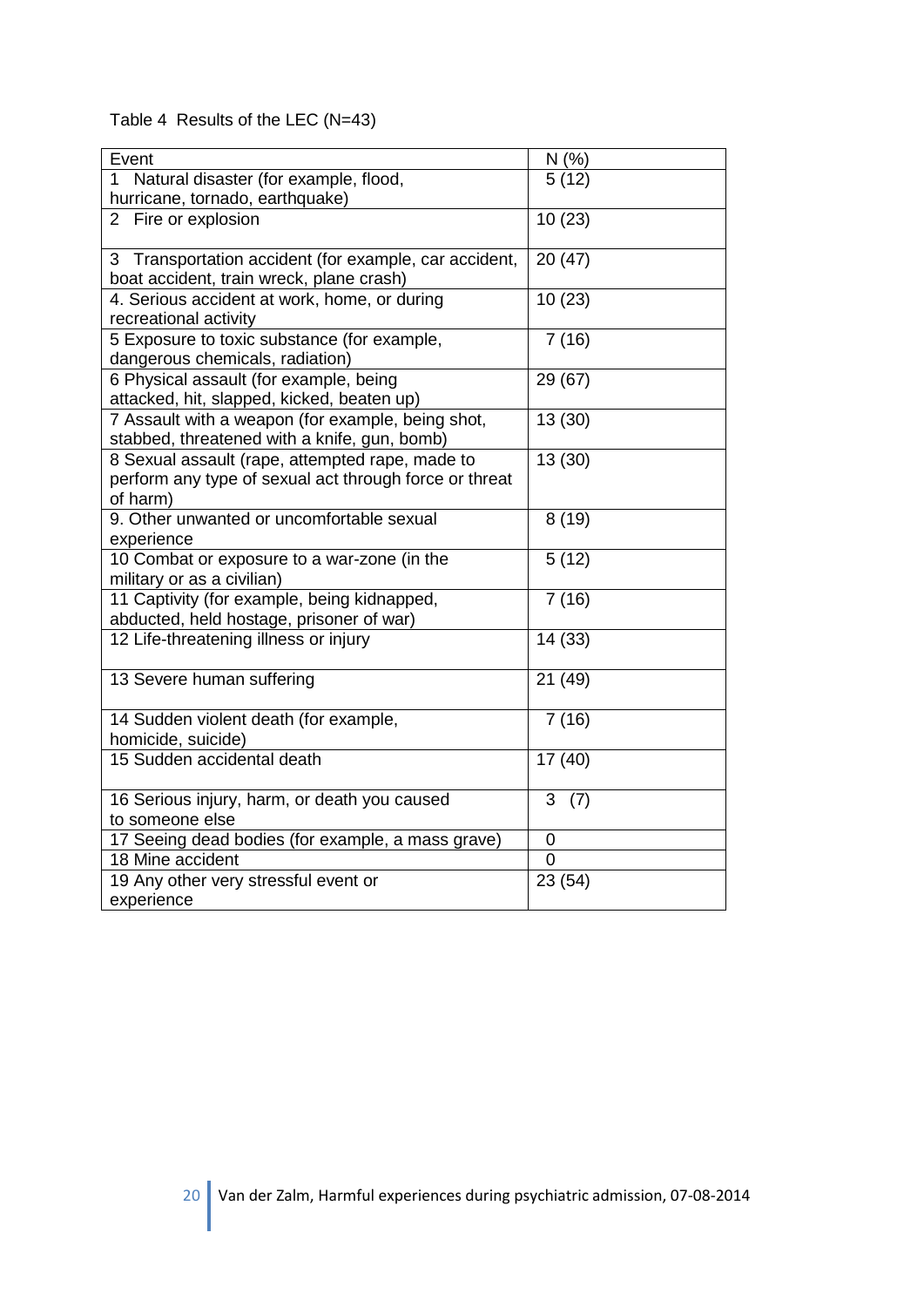# **Appendix 1 Psychiatric Experiences Questionnaire**

| Items of the PEQ                                                                                                                                 |
|--------------------------------------------------------------------------------------------------------------------------------------------------|
| 1 Being placed in seclusion                                                                                                                      |
| 2 Being forced to take medication against your will                                                                                              |
| 3 Restrictions on leaving the ward                                                                                                               |
| 4 Being handcuffed and transported in a police car                                                                                               |
| 5 Being "taken down" by police or psychiatric staff                                                                                              |
| 6 Witnessing another patient being "taken down"                                                                                                  |
| 7 Being put in restraints of any kind                                                                                                            |
| 8 Being strip-searched                                                                                                                           |
| 9 Having medication used as a threat or punishment                                                                                               |
| 10 Having commitment used as a threat or punishment                                                                                              |
| 11 Experiencing any other form of excessive physical force                                                                                       |
| 12 Experiencing staff calling you names or bullying you in some other verbal<br>way                                                              |
| 13 Witnessing staff calling other patients names or bullying others in some<br>other verbal way                                                  |
| 14 Being deprived of adequate food or nutrition                                                                                                  |
| 15 Not having adequate privacy for bathing, dressing, or using the toilet                                                                        |
| 16 Being around other patients who were very violent or frightening in other<br>way                                                              |
| 17 Being threatened with physical violence                                                                                                       |
| 18 Experiencing a physical assault (hit, punched, kicked) by a staff member<br>while in the psychiatric facility                                 |
| 19 Experiencing a physical assault (hit, punched, kicked) by another patient<br>while in the psychiatric facility                                |
| 20 Witnessing another patient being physically assaulted by a staff member                                                                       |
| 21 Witnessing another patient being physically assaulted by another patient                                                                      |
| 22 Experiencing unwanted sexual advances while in the psychiatric facility<br>(talking to you about having sex, touching your body)              |
| 23 Experiencing a staff member using pressure, threats, or force to engage in<br>any type of sexual contact with you in the psychiatric setting  |
| 24 Experiencing another patient using pressure, threats, or force to engage in<br>any type of sexual contact with you in the psychiatric setting |
| 25 Witnessing another patient being sexually assaulted by a staff member                                                                         |
| 26 Witnessing another patient being sexually assaulted by another patient                                                                        |
| 27 Witnessing the death of another person while in the psychiatric setting                                                                       |
| 28 Engaging in any type of consensual sexual activity with another patient                                                                       |
| while in the psychiatric setting                                                                                                                 |
| 29 Engaging in any type of consensual sexual activity with a staff member                                                                        |
| while in the psychiatric setting                                                                                                                 |
| 30 Witnessing a staff member being physically assaulted by a patient                                                                             |
| 31 Being transported in an ambulance                                                                                                             |
| 32 Witnessing any form of self-mutilation of another patient                                                                                     |
| 33 Experiencing a suicide attempt of another patient                                                                                             |
| 34 A burdening experience not mentioned above                                                                                                    |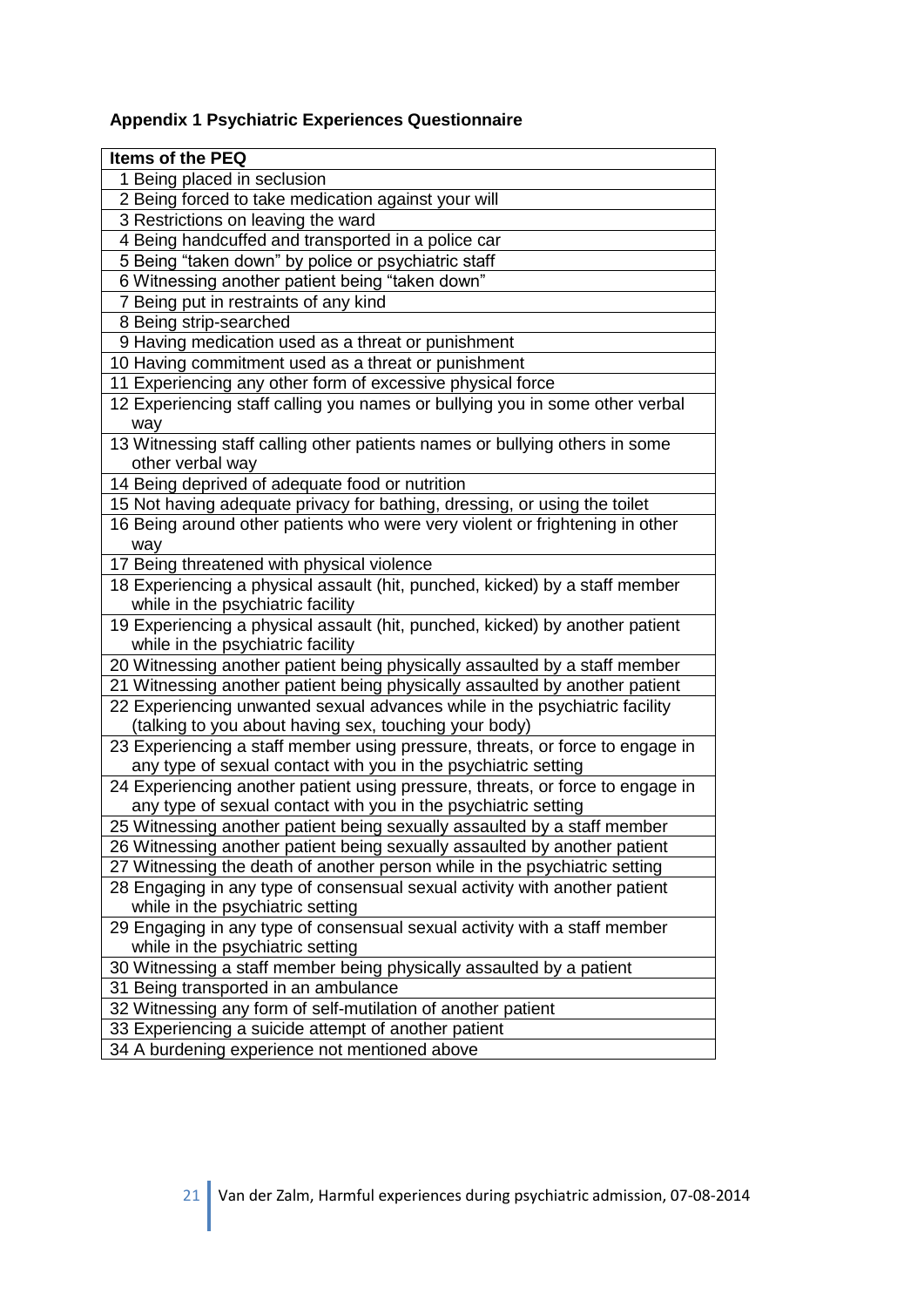# **Appendix 2 Life Events Checklist**

| Event                                                                                                              |
|--------------------------------------------------------------------------------------------------------------------|
| 1 Natural disaster (for example, flood, hurricane, tornado, earthquake)                                            |
| 2 Fire or explosion                                                                                                |
| 3 Transportation accident (for example, car accident, boat accident, train<br>wreck, plane crash)                  |
| 4 Serious accident at work, home, or during recreational activity                                                  |
| 5 Exposure to toxic substance (for example, dangerous chemicals,<br>radiation)                                     |
| 6 Physical assault (for example, being attacked, hit, slapped, kicked,<br>beaten up)                               |
| 7 Assault with a weapon (for example, being shot, stabbed, threatened<br>with a knife, gun, bomb)                  |
| 8 Sexual assault (rape, attempted rape, made to perform any type of<br>sexual act through force or threat of harm) |
| 9 Other unwanted or uncomfortable sexual experience                                                                |
| 10 Combat or exposure to a war-zone (in the military or as a civilian)                                             |
| 11 Captivity (for example, being kidnapped, abducted, held hostage,<br>prisoner of war)                            |
| 12 Life-threatening illness or injury                                                                              |
| 13 Severe human suffering                                                                                          |
| 14 Sudden violent death (for example, homicide, suicide)                                                           |
| 15 Sudden accidental death                                                                                         |
| 16 Serious injury, harm, or death you caused to someone else                                                       |
| 17 Seeing dead bodies (for example, a mass grave)                                                                  |
| 18 Mine accident                                                                                                   |
| 19 Any other very stressful event or experience                                                                    |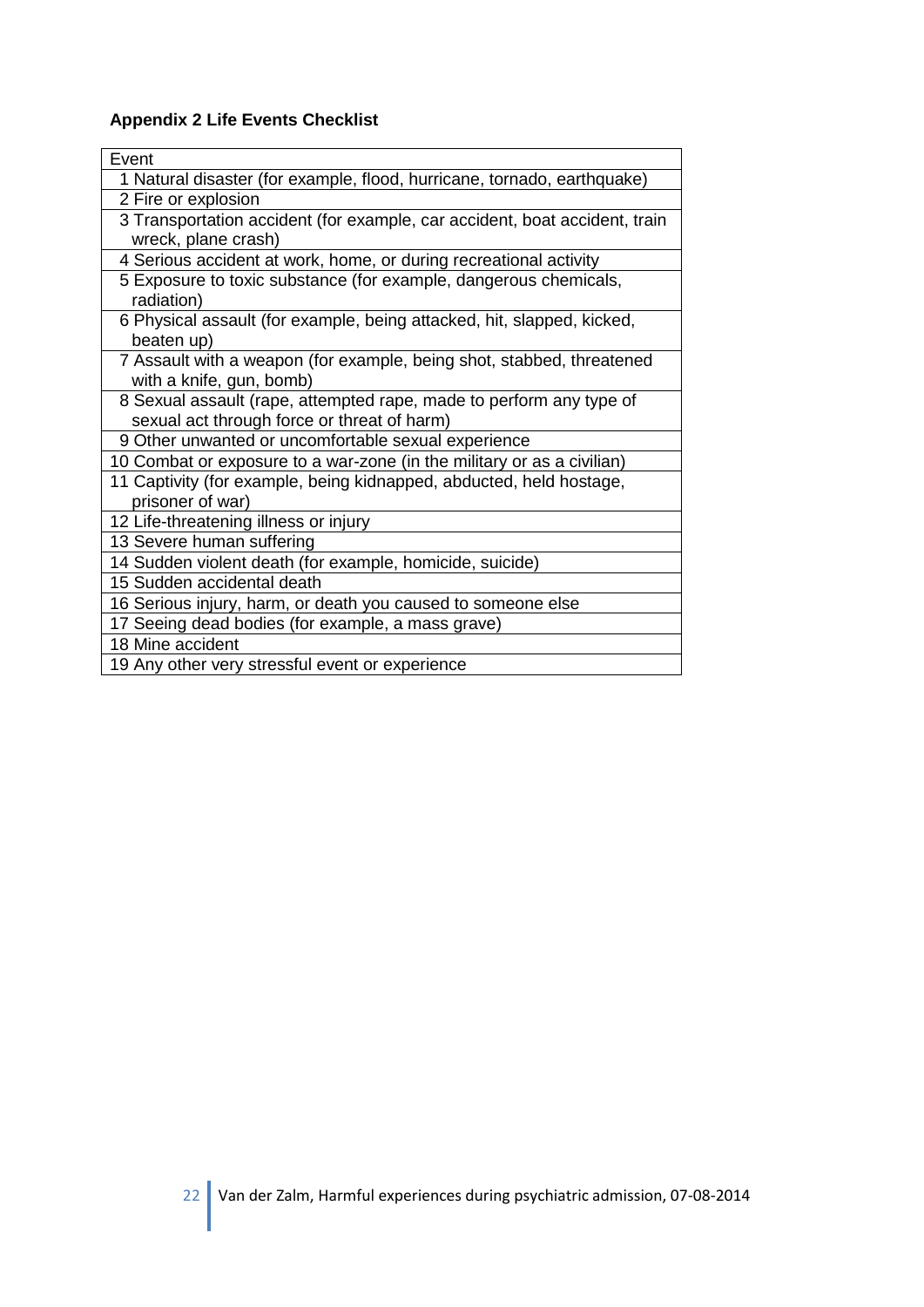#### **Dutch summary**

**Titel:** Belastende gebeurtenissen die patiënten meemaken gedurende hun verblijf op een gesloten opnameafdeling van een psychiatrisch ziekenhuis.

**Inleiding:** Een opname op een gesloten opnameafdeling van een psychiatrisch ziekenhuis kan erg belastend zijn voor patiënten. Naast de belasting die door dwangmaatregelen wordt veroorzaakt, zijn er ook veel andere belastende gebeurtenissen tijdens een opname. Er is nog weinig onderzoek gedaan naar welke gebeurtenissen belastend zijn voor patiënten en hoeveel last ze veroorzaken.

**Doel en onderzoeksvragen:** Het doel van deze studie is het onderzoeken welke belastende gebeurtenissen patiënten meemaken tijdens hun verblijf op een gesloten opnameafdeling en hoeveel last zij van deze gebeurtenissen hebben ervaren.

**Methode:** Dit onderzoek is een cross-sectionele observationele studie, uitgevoerd binnen een groter onderzoek naar de traumatische gevolgen van dwangmaatregelen. De Psychiatric Experiences Questionnaire en de Life Events Checklist zijn afgenomen bij patiënten op gesloten opnameafdelingen.

**Resultaten:** In dit onderzoek hebben patiënten gemiddeld meer dan acht belastende gebeurtenissen meegemaakt tijdens hun opname. Gebeurtenissen die frequent voorkwamen en als zeer belastend werden ervaren zijn: het ervaren van beperkingen in de toegang tot vocht en/of voeding, uitgescholden of gepest worden door personeel, toediening van medicatie als straf of bedreiging ervaren en het ervaren van een gebrek aan privacy tijdens het wassen, aankleden of op het toilet.

**Conclusie:** De gebeurtenissen die door patiënten als zeer belastend werden ervaren zijn vooral gebeurtenissen waarbij het contact tussen patiënt en personeel een rol speelt.

**Aanbevelingen:** Door kennis over welke gebeurtenissen patiënten belastend vinden kunnen verpleegkundigen een belangrijke rol spelen in het voorkomen van deze gebeurtenissen of bij het geven van nazorg bij gebeurtenissen die niet voorkomen kunnen worden. Er is verder onderzoek nodig naar de gevolgen van belastende gebeurtenissen tijdens een opname op latere behandeling en naar de factoren die samenhangen met de ervaren belasting.

**Trefwoorden:** Psychiatrische opname, belastende gebeurtenissen.